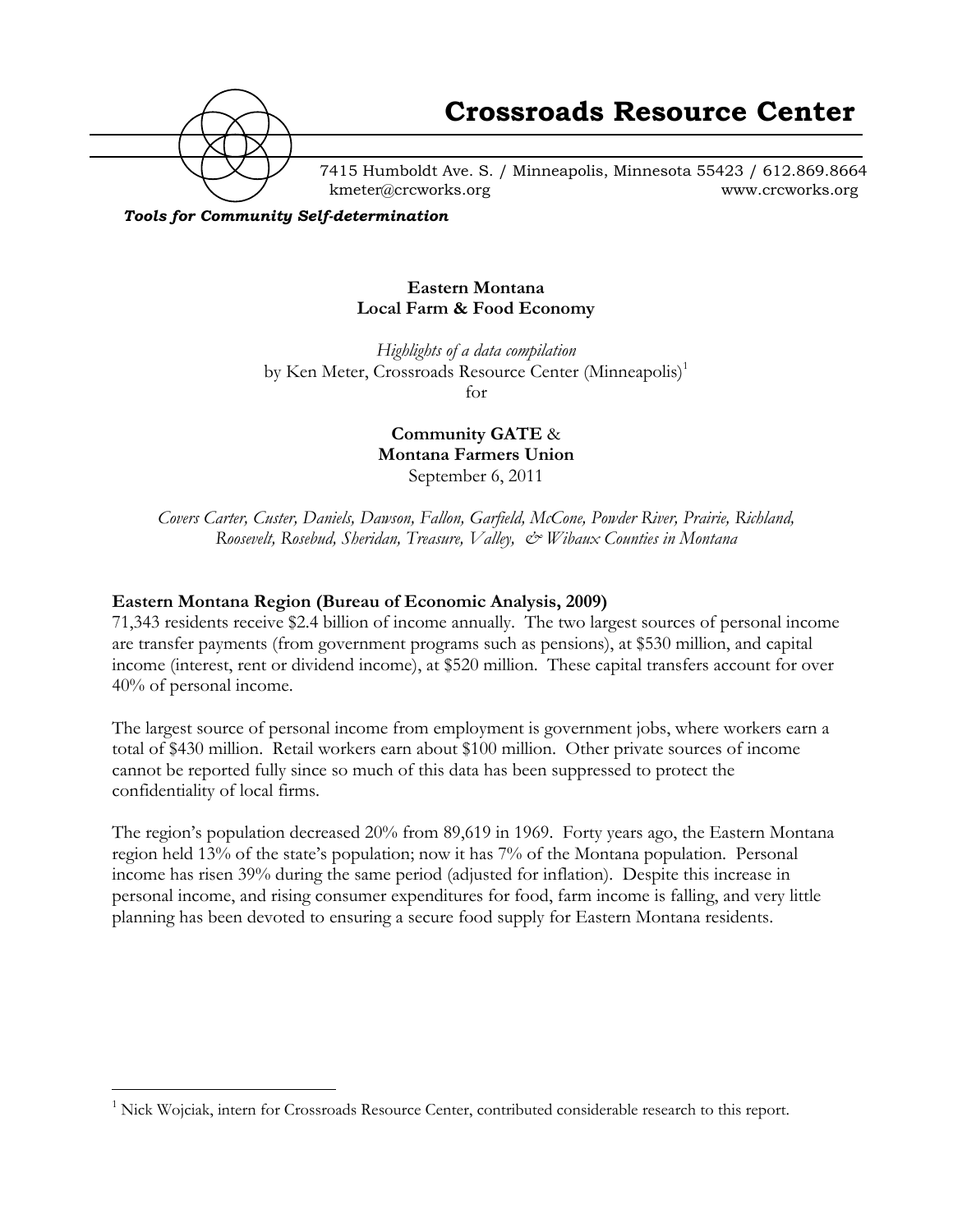#### **Issues affecting low-income residents of the region:**

Nearly 24,000 Eastern Montana residents (34%) earn less than 185% of federal poverty guidelines. At this level of income, children qualify for free or reduced-price lunch at school. These lowerincome residents spend \$48 million each year buying food, including more than \$12 million of SNAP benefits (Supplemental Nutrition Assistance Program, formerly known as food stamps) and additional millions in WIC (Women, Infants and Children) coupons. The region's farmers receive a combined total of \$144 million in subsidies (thirty-one-year average, 1979-2009), mostly to raise crops such as wheat and barley that are sold as commodities, not to feed local residents. *Data from Federal Census American Community Survey, 2005-2009, Bureau of Labor Statistics, & Bureau of Economic Analysis.*

9% percent of Eastern Montana households (6,600 residents) earn less than \$10,000 per year. *Source: Federal Census; American Community Survey, 2005-2009.*

23% of adults aged 18-64 in Montana have no health insurance (2010). *Source: Centers for Disease Control. Data on health conditions is reported for the state and for metro areas only.*

### **Food-related health conditions:**

7% of Montana residents have been diagnosed with diabetes as of 2010. *Source: Centers for Disease Control.* Medical costs for treating diabetes and related conditions in the Eastern Montana are estimated at \$41 million per year; for the state of Montana the total is \$563 million. *Source: American Diabetes Association cost calculator.*

62% of Montana residents were overweight (38%) or obese (24%) in 2010. *Source: Centers for Disease Control.*

59% of Montana adults reported in 2009 they have at least 30 minutes of moderate physical activity five or more days per week, or vigorous physical activity for 20 or more minutes three or more days per week. *Source: Centers for Disease Control.*

26% of state residents reported in 2009 that they eat five or more servings of fruit or vegetables each day. 74% do not. This is a key indicator of health, since proper fruit and vegetable consumption has been connected to better health outcomes. *Source: Centers for Disease Control.*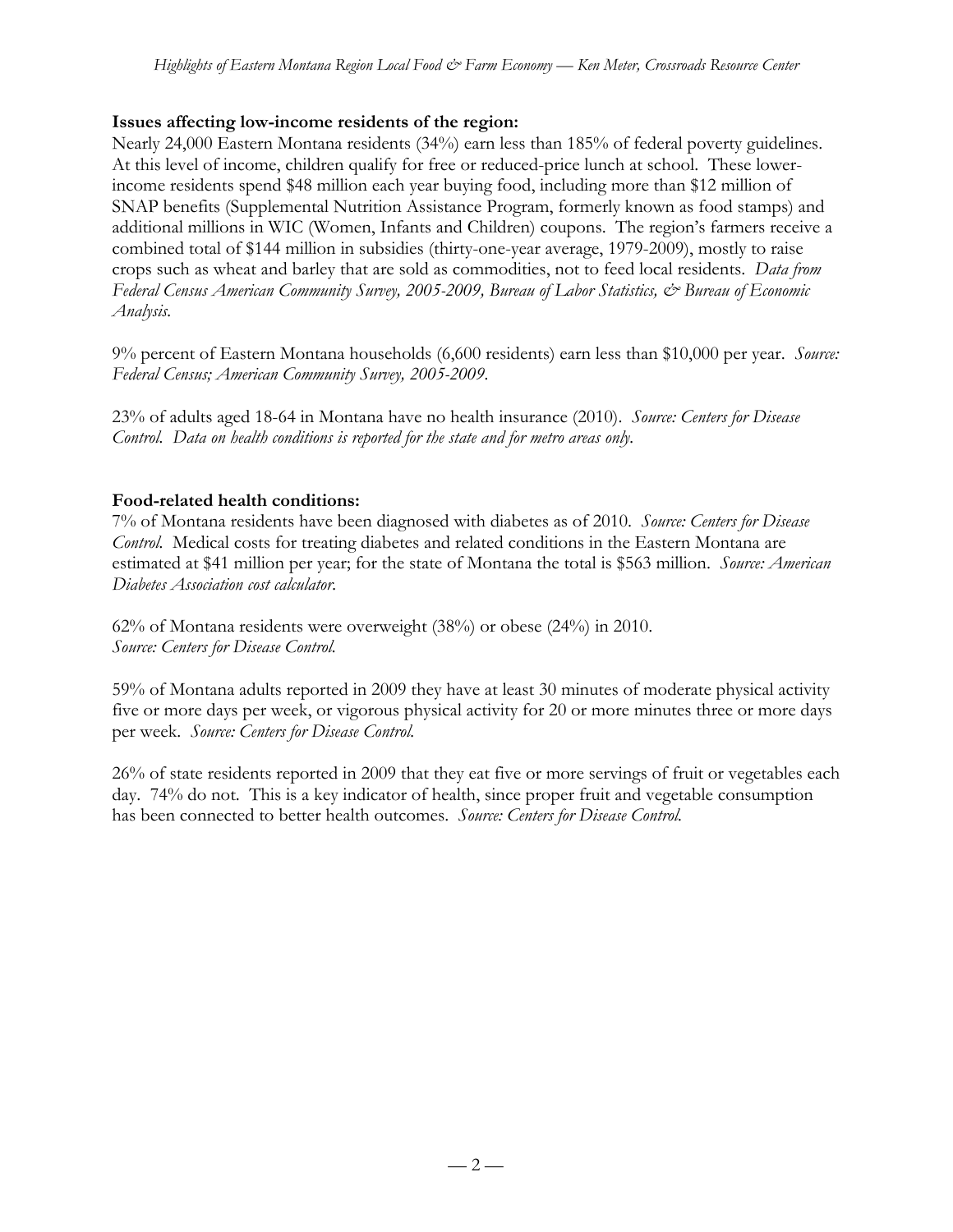## **The region's farms (Census of Agriculture, 2007)**

*Census of Agriculture data for 2007 were released February 4, 2009*

*The Census of Agriculture defines a "farm" as "an operation that produces, or would normally produce and sell, \$1,000 or more of agricultural products per year."*

*Land:*

- 6,651 farms. This is 23% of Montana farms.
- The Eastern Montana region had 2% more farms in 2007 than in 2002. Some of this may be due to census takers making better contact with small farms.
- 3,462 (52%) of these are 1,000 acres or more in size.
- 482 (7%) farms are less than 50 acres.
- Average farm size is 3,436 acres, significantly more than the state average of 2,079 acres.
- The region has 23 million acres of land in farms.
- This amounts to 37% of the state's farmland.
- Eastern Montana region holds 3.5 million acres of harvested cropland.
- 282,000 of these acres are irrigated.
- Average value of land and buildings per farm was \$1.8 million. This was more than the Montana average of \$1.6 million.

### *Sales:*

*With the exception of foods sold directly to consumers (see below), farmers typically sell commodities to wholesalers, brokers or manufacturers that require further processing or handling to become consumer items. The word "commodities" is used in this report to mean the crops and livestock sold by farmers through these wholesale channels. The term "products" encompasses commodity sales, direct sales, and any other sales.*

- The region's farmers sold \$870.1 million of crops and livestock in 2007.
- Farm product sales increased by 53% from 2002 to 2007.
- \$422.6 million of crops were sold (49% of sales).
- \$447.5 million of livestock and products were sold (51% of sales).
- 2,615 (39%) of the region's farms sold less than \$10,000 of products in 2007.
- Total sales from these small farms were at least \$3.1 million. *Note that data for total sales of less than \$10,000 in Garfield, Prairie, Treasure, and Wibaux counties were suppressed by the USDA in an effort to protect confidentiality.*
- 2,111 (32%) of the region's farms sold more than \$100,000 of products.
- Total sales from these larger farms were \$782 million, 90% of the region's farm product sales.
- 32% of the region's farms (2,136 of 6,651) reported net losses in 2007. This is less than the Montana average of 49%.
- 4,666 (70%) of Eastern Montana region's farmers collected a combined total of \$77 million of federal subsidies in 2007.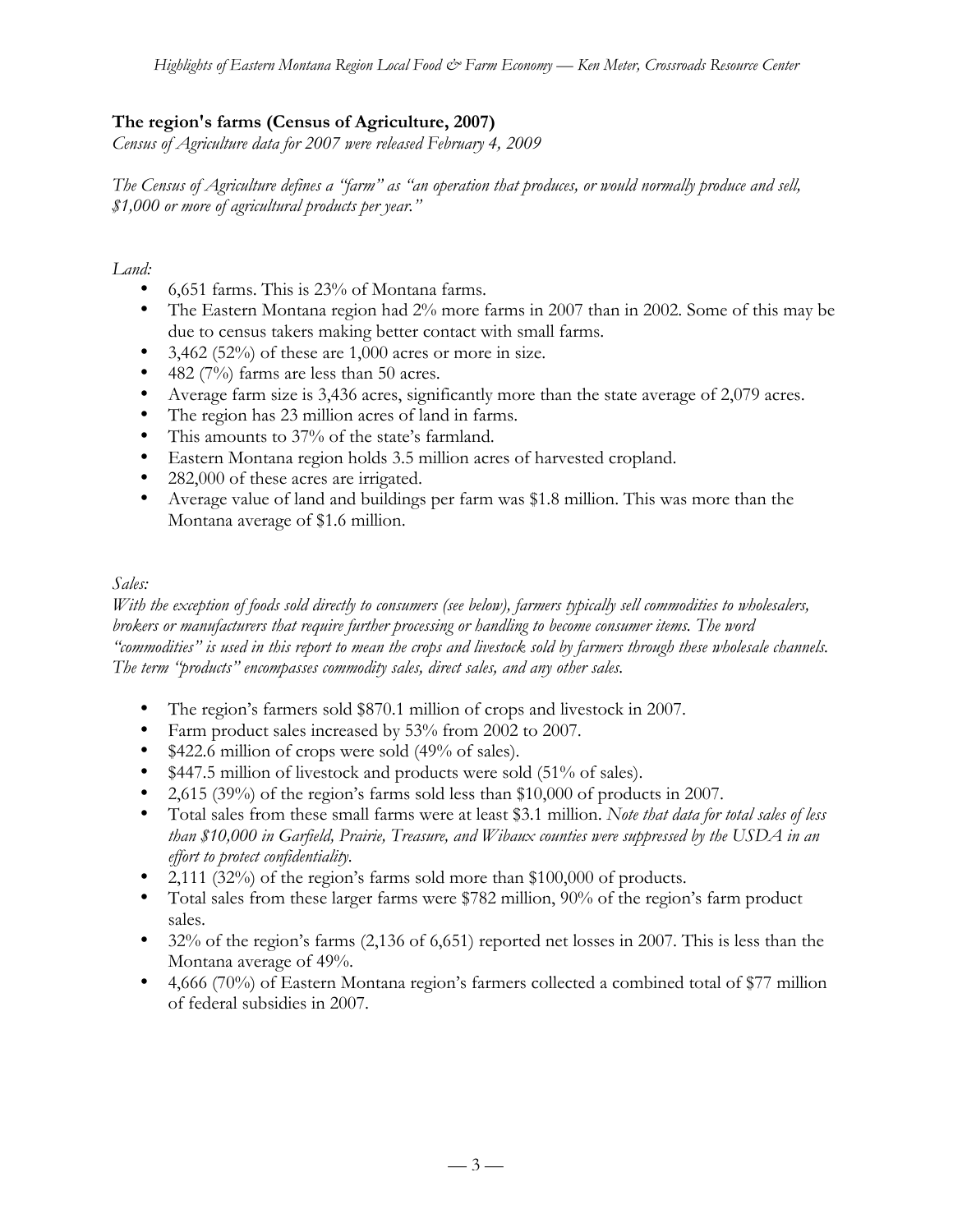## **Top farm products in Eastern Montana (2007)**

|                             | \$ millions |
|-----------------------------|-------------|
| Cattle & calves             | 431         |
| Wheat                       | 278         |
| Other grains/edible beans** | 48          |
| $Corn**$                    | 15          |
| Barley**                    | 13          |
| Forage**                    | 12          |
| Sheep & goats**             |             |

*Note that the total value of products marked with asterisks (\*\*) are incomplete due to data suppression by USDA intended to protect confidentiality. Because of limited data availability, the chart above shows only 92% of the value of farm products sold by Eastern Montana farmers in 2007.*

## *Production Expenses:*

- Depreciation was the largest single expense for Eastern Montana region farmers in 2007, totaling \$102 million (14% of production expenses).
- Fertilizer, lime, and soil conditioners ranked as the second most important expense, at \$82 million (12%).
- Livestock and poultry purchases totaled \$80 million (11%).
- Land and building rental cost farmers \$78 million (11%).
- Gasoline, fuels, and oil costs totaled \$71 million (10%).
- Supplies, repairs, and maintenance cost farmers \$68 million (10%).
- Interest expenses totaled \$55 million (8%).

## *Cattle & Dairy:*

- 3,164 farms hold an inventory of 846,000 cattle.
- 584,000 cattle were sold by farmers in 2007 for total sales of \$431 million.
- 2,975 farms raise beef cows.
- 59 farms raise milk cows.
- 164 farms produced at least 450,000 tons of corn for silage on at least 22,000 acres. *Note that data for acreage and tons of corn for silage in Daniels, McCone, Powder River, and Wibaux counties were suppressed by the USDA in an effort to protect confidentiality, so these totals are incomplete.*
- 3,041 farms produced 1.5 million tons of forage crops (hay, etc.) on 944,000 acres.
- 1,433 farms sold at least \$12 million of forage. *Note that data for sales of forage in Carter, Custer, McCone, Prairie, Richland, Roosevelt, Rosebud, Sheridan, Treasure, Valley, and Wibaux counties were suppressed by the USDA in an effort to protect confidentiality, so this total in incomplete.*

## *Other Livestock & Animal Products:*

• 75 farms hold an inventory of at least 2,413 hogs and pigs. *Note that data for inventory of hogs and pigs in Fallon, McCone, Prairie, Rosebud, and Wibaux counties were suppressed by the USDA in an effort to protect confidentiality, so this total is incomplete.*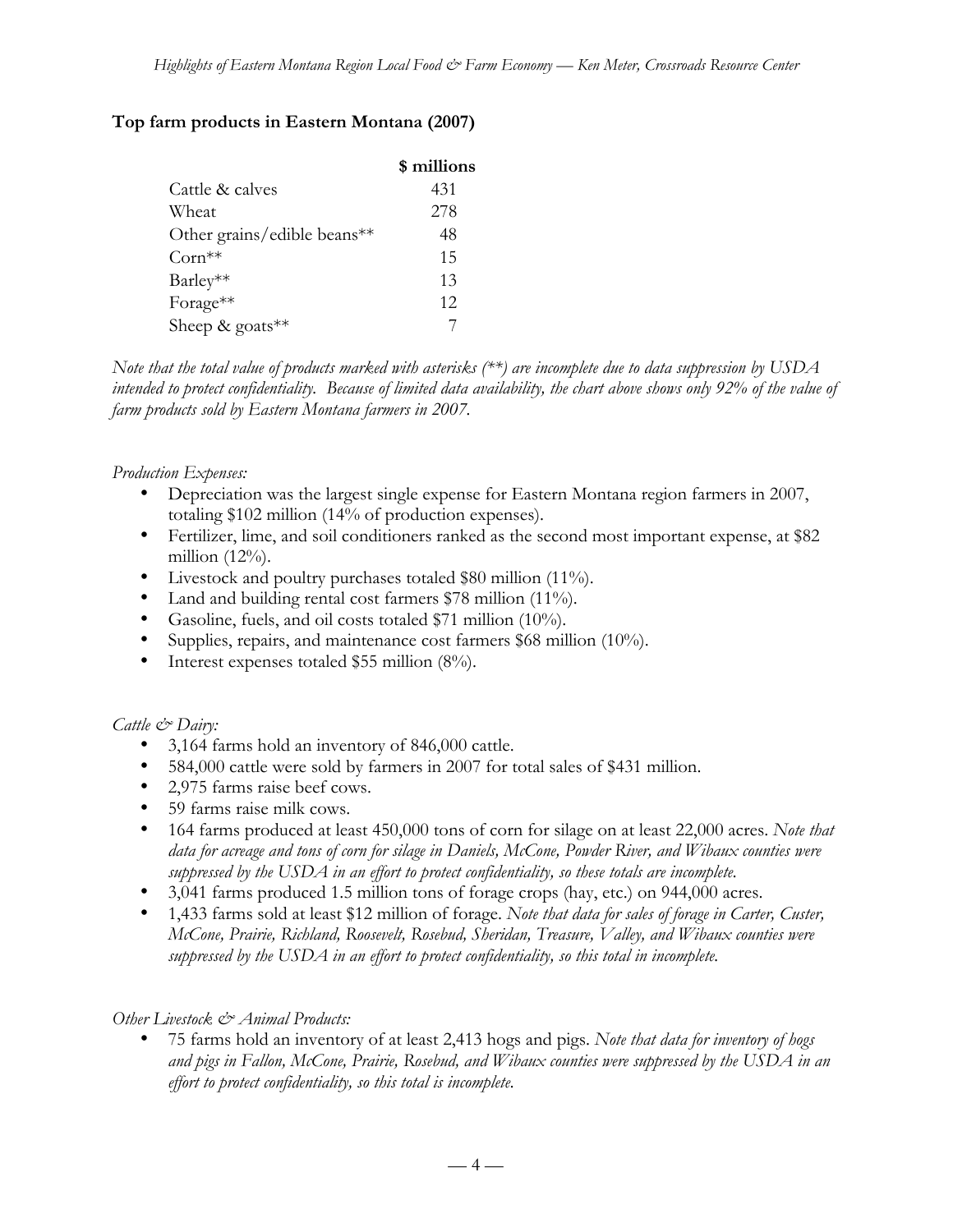- 82 farms sold at least 3,432 hogs and pigs in 2007, worth at least \$353,000. *Note that data for number of hogs and pigs sold in Fallon, Sheridan, Treasure and Wibaux, and data for sales of hogs and pigs in Carter, Fallon, Sheridan, Treasure, and Wibaux counties were suppressed by the USDA in an effort to protect confidentiality, so these totals are incomplete.*
- 373 farms hold an inventory of 114,000 sheep and lambs*.*
- 396 farms sold \$7 million worth of sheep, goats, and lambs in 2007.
- 235 farms hold an inventory of at least 4,649 laying hens. *Note that data for inventory of laying hens in Treasure County were suppressed by the USDA in an effort to protect confidentiality, so this total is incomplete.*
- 6 farms raise broiler chickens.
- 2 farms engage in aquaculture.
- 297 farms raise horses and ponies.

#### *Grains, Oil Seeds, & Edible Beans:*

- 2,304 farms produced at least \$354 million of grains, oil seeds, and edible beans. *Note that data for sales of grains, oil seeds, and edible beans in Wibaux County were suppressed by the USDA in an effort to protect confidentiality, so this total is incomplete.*
- 2,110 farms produced 49 million bushels of wheat on 2 million acres, worth \$278 million.
	- o 555 farms produced 8.7 million bushels of winter wheat on 273,000 acres.
	- o 1,597 farms produced 29 million bushels of spring wheat on 1.3 million acres.
	- o 563 farms produced 11 million bushels of durum wheat on 447,000 acres.
- This amounts to an average price per bushel for wheat of \$5.67. *Note that this price is an approximation, and does not necessarily represent an actual price at which wheat was sold.*
- The total value of wheat amounted to 32% of all farm product sales in 2007.
- 768 farms produced \$48 million of "other" grains, oil seeds, and edible beans. *Note that there was considerable suppression of data for sales of these items.*

## *Vegetable & Melons*

*(some farmers state that Ag Census data does not fully represent vegetable production):*

- 19 farms worked at least 379 acres to produce at least \$12,000 of vegetables. *Note that data for acreage of vegetables in Carter, McCone, Prairie, Sheridan, Valley, and Wibaux counties were suppressed by the USDA in an effort to protect confidentiality, so this total is incomplete.*
- 12 of these farms raised potatoes*.*

#### *Fruits*

*(some farmers state that Ag Census data does not fully represent fruit production):*

- 6 farms in the region maintain orchards.
- 5 farms sold fruits, nuts and berries*.*
- *The value of fruit sales was not recorded.*

#### *Nursery & Greenhouse plants:*

- 16 farms sold ornamentals in 2007.
- This represents an increase of 33% in the number of farms (from 12).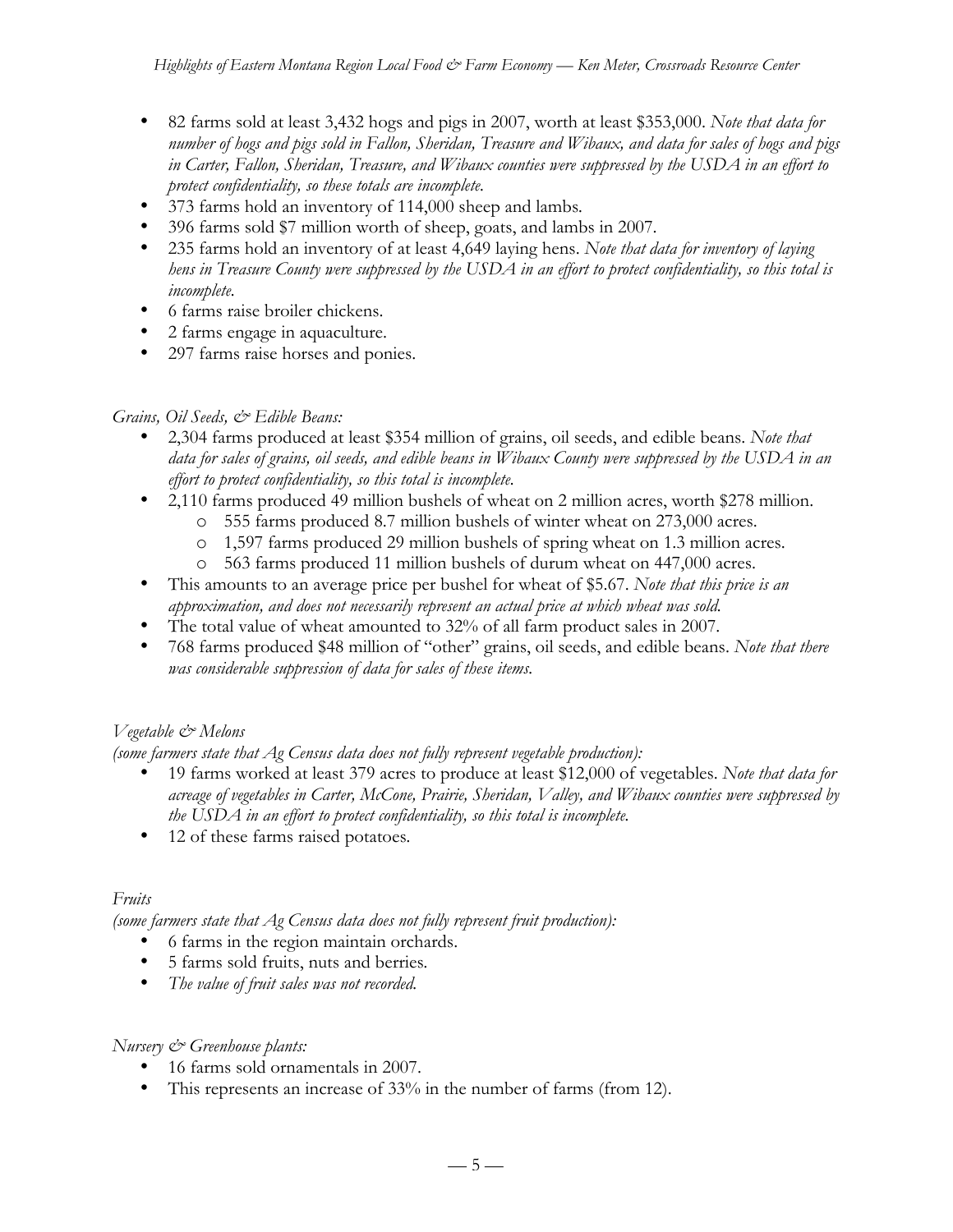### *Direct & Organic Sales:*

- 122 farms sold at least \$532,000 of food products directly to consumers. This is a 14% increase of amount of farms (107 in 2002) selling direct over 2002. *Note that data for direct sales in McCone and Treasure counties were suppressed by the USDA in an effort to protect confidentiality, so this total is incomplete. Data for 2002 direct sales were also suppressed.*
- This amounts to at least 0.1% of farm product sales, less than the national average of 0.4%*. Note that data for direct sales in McCone and Treasure counties were suppressed by the USDA in an effort to protect confidentiality, so this percentage is incomplete.*
- Garfield County leads the region in direct sales, with \$127,000. Custer County is a close second, with \$117,000. *Note that these rankings are subject to the fact that data for direct sales were suppressed in McCone, and Treasure counties.*
- 41 farms in the region sold at least \$2.3 million of organic products, accounting for at least 26% of Montana's organic sales. *Note that data for organic product sales in Dawson, Garfield, Richland, and Sheridan counties were suppressed by the USDA in an effort to protect confidentiality, so this percentage is incomplete.*
- For comparison, 207 farms in Montana sold \$8.8 million of organic food products.
- 21 farms market through community supported agriculture (CSA).
- 248 farms produce and sell value-added products.

#### *Conservation Practices:*

- 1,870 farms use conservation methods such as no-till, limited tilling, filtering field runoff to remove chemicals, fencing animals to prevent them from entering streams, etc.
- 1,703 farms practice rotational or management intensive grazing.
- 137 farms generate energy or electricity on the farm.

#### *Other Crops:*

- 14 farms product over 3.1 million pounds of sunflower seed on at least 2,914 acres. *Note that data for acreage and pounds of sunflower seed in Sheridan County were suppressed by the UDSA in an effort to protect confidentiality, so these totals are incomplete. Sales figures for sunflowers are not reported.*
- 99 farms produced over 628,000 tons of sugarbeets on at least 25,000 acres. *Note that data for tons and acreage of sugarbeets in Roosevelt County were suppressed by the USDA in an effort to protect confidentiality, so these totals are incomplete. Sales figures for sugar beets are not reported.*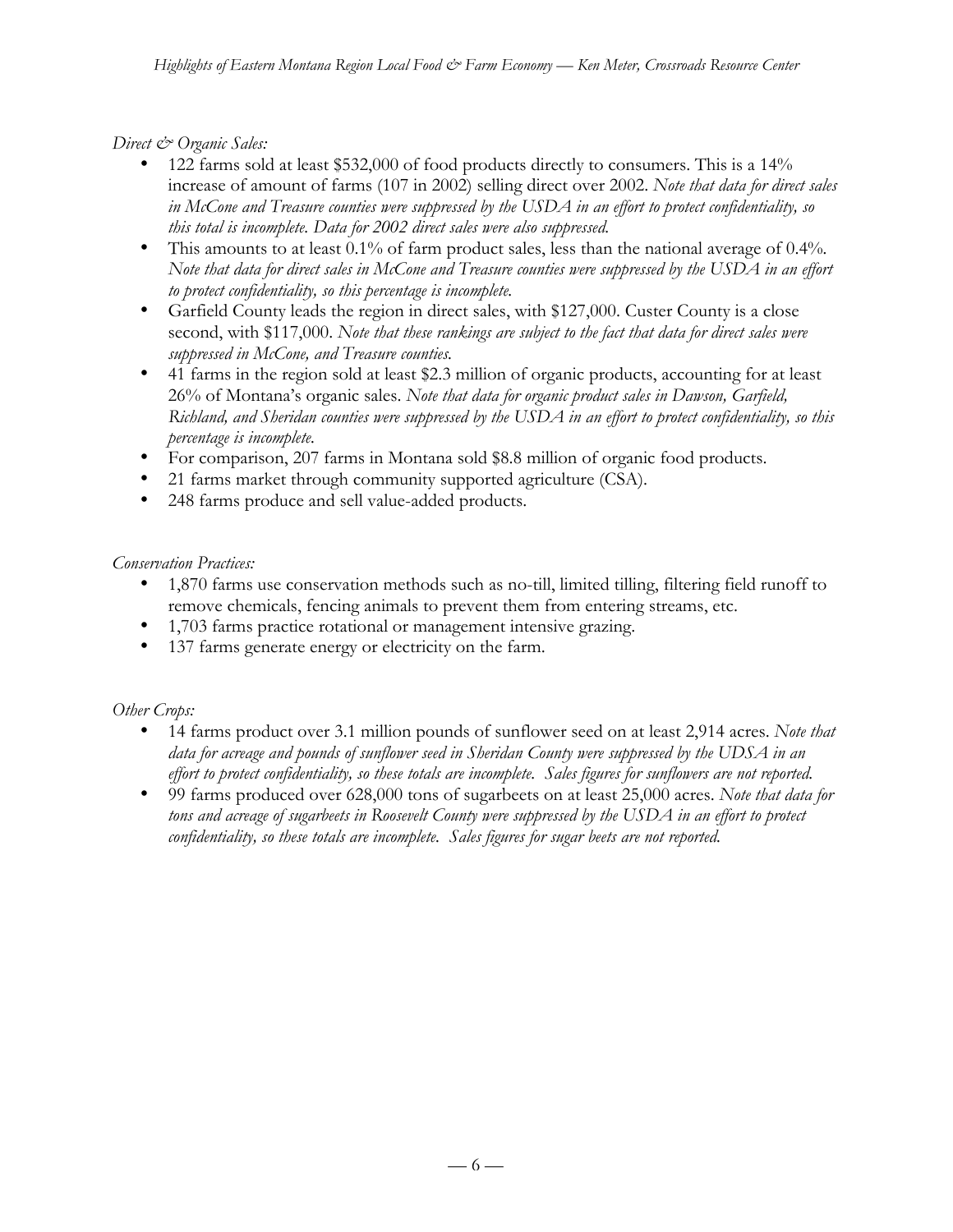|                                 | Farms | Percent | Acres      | Percent |
|---------------------------------|-------|---------|------------|---------|
| <b>Small Family farms</b>       |       |         |            |         |
| Limited Resource                | 782   | $12\%$  | 633,422    | $3\%$   |
| Retirement                      | 1,081 | 16%     | 1,315,740  | $6\%$   |
| Residential/lifestyle           | 1,530 | 23%     | 1,531,533  | $7\%$   |
| Farming occupation/lower sales  | 1,114 | $17\%$  | 2,584,657  | $11\%$  |
| Farming occupation/higher sales | 944   | $14\%$  | 5,319,752  | 23%     |
| Large family farms              | 606   | $9\%$   | 5,045,412  | $22\%$  |
| Very large family farms         | 345   | $5\%$   | 4,163,150  | 18%     |
| Nonfamily farms                 | 249   | $4\%$   | 2,136,296  | $9\%$   |
| Totals                          | 6,651 |         | 22,729,962 |         |

### **Limited-resource farms and others in the Eastern Montana region (Census of Agriculture, 2007)**

Following are the definitions used by USDA in reporting data for the table above.

*1. Rural residence farms.* Specific typologies included in rural residence farms are *limited-resource, retirement, and residential lifestyle farms.*

- *Limited-resource farms.* Small farms with sales less than \$100,000 in 2003 and low operator household income in 2003 and 2004. Household income is low if it is less than the poverty level in both 2003 and 2004 or if it is less than half the county median income both years.
- *Retirement farms.* Small farms whose operators report they are retired (excludes limitedresource farms operated by retired farmers).
- *Residential/lifestyle farms.* Small farms whose operators report they had a major occupation other than farming (excludes limited-resource farms with operators reporting a non-farm major occupation).

**2.** *Intermediate farms.* Includes *farming occupation/lower-sales* and *farming occupation/higher-sales* farms.

- *Farming occupation/low-sales.* Small farms with sales less than \$100,000 whose operators report farming as their major occupation (excludes limited-resource farms whose operators report farming as their major occupation).
- *Farming occupation/high-sales*. Small farms with sales between \$100,000 and \$249,999 whose operators report farming as their major occupation.
- **3.** *Commercial farms.* Includes *large, very large, and nonfamily* farms.
	- *Large family farms.* Farms with sales between \$250,000 and \$499,999.
	- *Very large family farms.* Farms with sales of \$500,000 or more.
	- *Nonfamily farms*. Farms organized as non-family corporations or cooperatives, as well as farms operated by hired managers.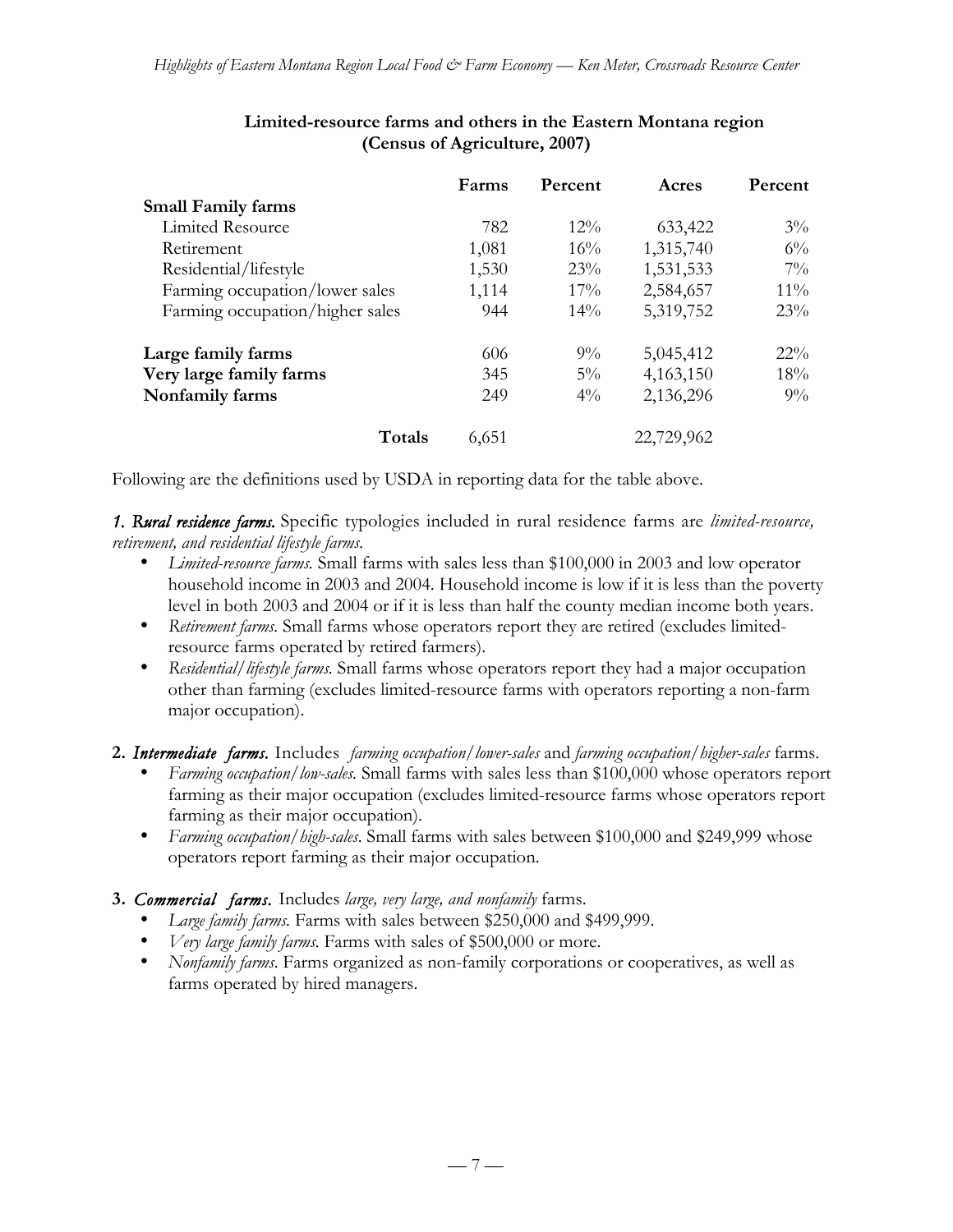# **County Highlights**

## **Carter County highlights (Census of Agriculture 2007):**

- 308 farms, 7% more than in 2002.
- Carter County has 1.7 million acres of land in farms.
- Farmers sold \$42.8 million of products in 2007.
- \$8.5 million (20%) of these sales were crops.
- \$34.3 million (80%) of these sales were livestock.
- The most prevalent farm size is 1,000 acres or more with 219 farms (71%) in this category.
- The next most prevalent is 500 to 999 acres with 29 (9%) farms.
- 19 farms  $(6\%)$  are less than 50 acres.
- 75 farms (24%) sold less than \$10,000 in farm products.
- 133 farms (43%) sold more than \$100,000 in farm products.
- 10 farms sold \$21,000 of food directly to consumers. This is a 400% increase in the number of farms selling direct (2 in 2002). *Note that data for 2002 direct sales were not released by the USDA in an effort to protect confidentiality.*
- Direct sales were 0.05% of farm product sales, one eighth the national average of 0.4%.
- Carter County ranks  $1<sup>st</sup>$  in Montana for inventory of sheep and lambs, with 37,000.
- The county ranks  $1<sup>st</sup>$  in Montana for sales of sheep, goats, and their products, with \$2.5 million.
- Carter County ranks fourth in the state for acreage of forage, with 100,000.
- The county ranks  $6<sup>th</sup>$  in the state for acreage of field and grass seed crops, with 1,778.

## **Custer County highlights (Census of Agriculture 2007):**

- 411 farms,  $3\%$  less than in 2002.
- Custer County has 2.1 million acres of land in farms.
- Farmers sold \$73.2 million of products in 2007.
- \$9.5 million (13%) of these sales were crops.
- \$63.7 million (87%) of these sales were livestock.
- The most prevalent farm size is 1,000 acres or more with 167 farms (41%) in this category.
- The next most prevalent is 50 to 179 acres with 77 (19%).
- 86 farms (21%) are less than 50 acres.
- 177 farms  $(43\%)$  sold less than \$10,000 in farm products.
- 117 farms (28%) sold more than \$100,000 in farm products.
- 24 farms sold \$117,000 of food directly to consumers. This is a 33% increase in the number of farms selling direct (18 in 2002), and a 588% decrease in direct sales over 2002 sales of \$17,000.
- Direct sales were 0.4% of farm product sales, the same as the national average of 0.4%.
- Custer County ranks 2nd in Montana for aquaculture sales, but *sales figures were not released by the USDA in an effort to protect confidentiality.*
- The county ranks  $3<sup>rd</sup>$  in Montana for livestock and poultry sales.
- Custer County ranks third in the state for sales of cattle and calves, with \$62 million.
- The county ranks  $3^{rd}$  in the state for acreage of corn for silage, with 5,156.
- Custer County ranks 4<sup>th</sup> in Montana for inventory of cattle and calves, with 100,000.
- The county ranks sixth in Montana for acreage of corn for grain, with 2,292.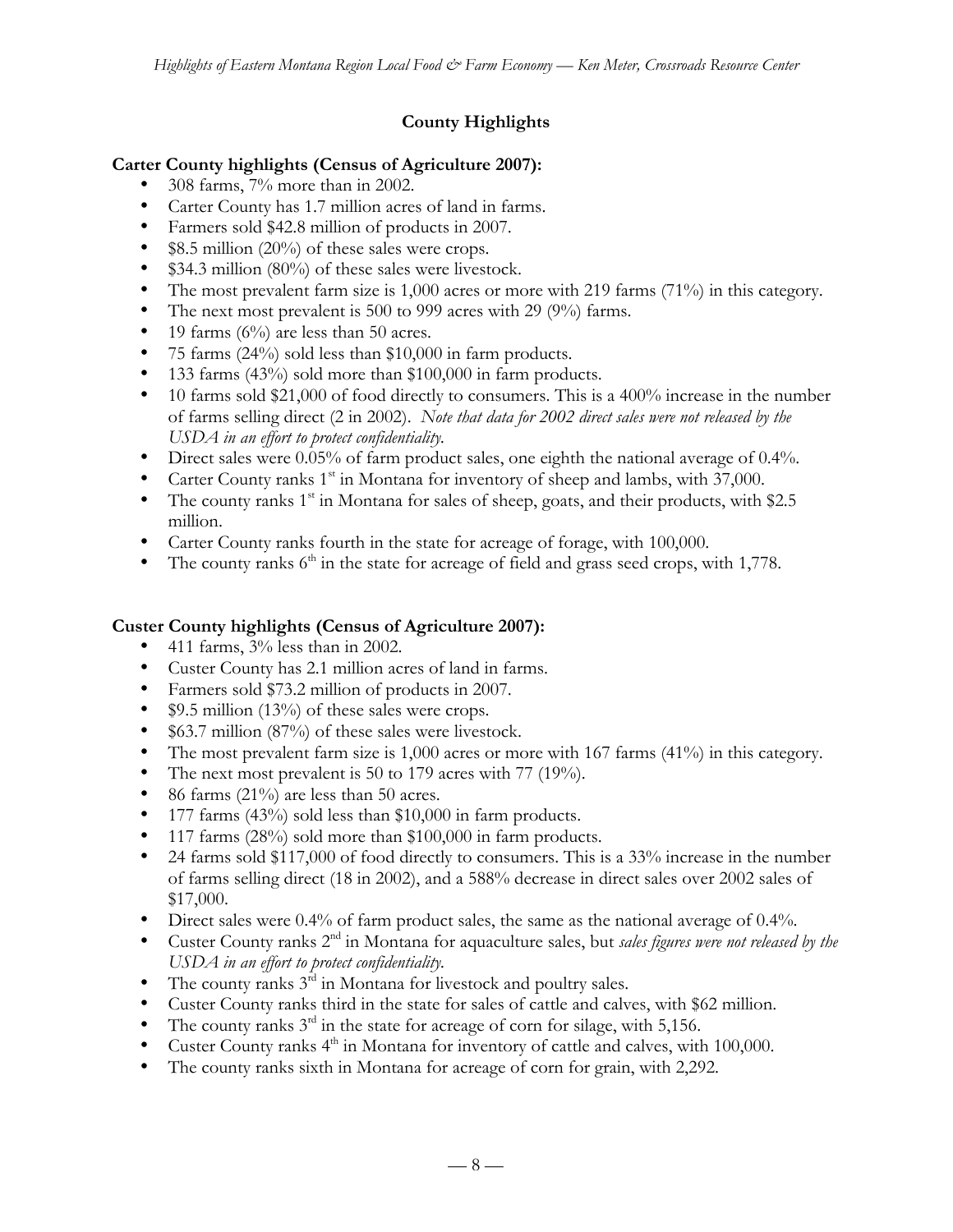### **Daniels County highlights (Census of Agriculture 2007):**

- 397 farms, 9% more than in 2002.
- Daniels County has 860,000 acres of land in farms.
- Farmers sold \$51 million of products in 2007.
- \$41 million (80%) of these sales were crops.
- \$10 million (20%) of these sales were livestock.
- The most prevalent farm size is 1,000 acres or more with 197 farms (50%) in this category.
- The next most prevalent is 500 to 999 acres with 83 (21%) farms.
- 20 farms  $(5\%)$  are less than 50 acres.
- 177 farms (45%) sold less than \$10,000 in farm products.
- 128 farms (32%) sold more than \$100,000 in farm products.
- No farms sold directly to consumers.
- Daniels County ranks  $2^{nd}$  in Montana and  $6^{th}$  in the U.S. for acreage of dry edible peas, with 49,000.
- The county ranks  $2<sup>nd</sup>$  in Montana and  $9<sup>th</sup>$  in the U.S. for acreage of lentils, with 6,746.
- Daniels County ranks second in the state for acreage of flaxseed, with 4,762.
- The county ranks  $6<sup>th</sup>$  in the state for acreage of wheat, with 255,000.
- Daniels County ranks  $8<sup>th</sup>$  in Montana for sales of grains, oilseeds, and dry edible beans and peas, with \$40 million.

### **Dawson County highlights (Census of Agriculture 2007):**

- 535 farms, 2% more than in 2002.
- Dawson County has 1.4 million acres of land in farms.
- Farmers sold \$57 million of products in 2007.
- \$32 million (56%) of these sales were crops.
- \$25 million (44%) of these sales were livestock.
- The most prevalent farm size is 1,000 acres or more with 282 farms (53%) in this category.
- The next most prevalent is 180 to 499 acres with 78 (15%) farms.
- 44 farms  $(8\%)$  are less than 50 acres.
- 192 farms (36%) sold less than \$10,000 in farm products.
- 167 farms (31%) sold more than \$100,000 in farm products.
- 10 farms sold \$32,000 of food directly to consumers. This is a 43% increase in the number of farms selling direct (7 in 2002), and a 68% increase in direct sales over 2002 sales of \$19,000.
- Direct sales were 0.1% of farm product sales, one quarter the national average of 0.4%.
- Dawson County ranks  $2^{nd}$  in Montana and  $4^{th}$  in the U.S. for acreage of safflower, with 6,637.
- The county ranks  $10^{th}$  in Montana for acreage of dry edible peas, with 3,902.

## **Fallon County highlights (Census of Agriculture 2007):**

- 296 farms,  $9\%$  less than in 2002.
- Fallon County has 979,000 acres of land in farms.
- Farmers sold \$36 million of products in 2007.
- \$7 million (19%) of these sales were crops.
- \$29 million (81%) of these sales were livestock.
- The most prevalent farm size is 1,000 acres or more with 164 farms (55%) in this category.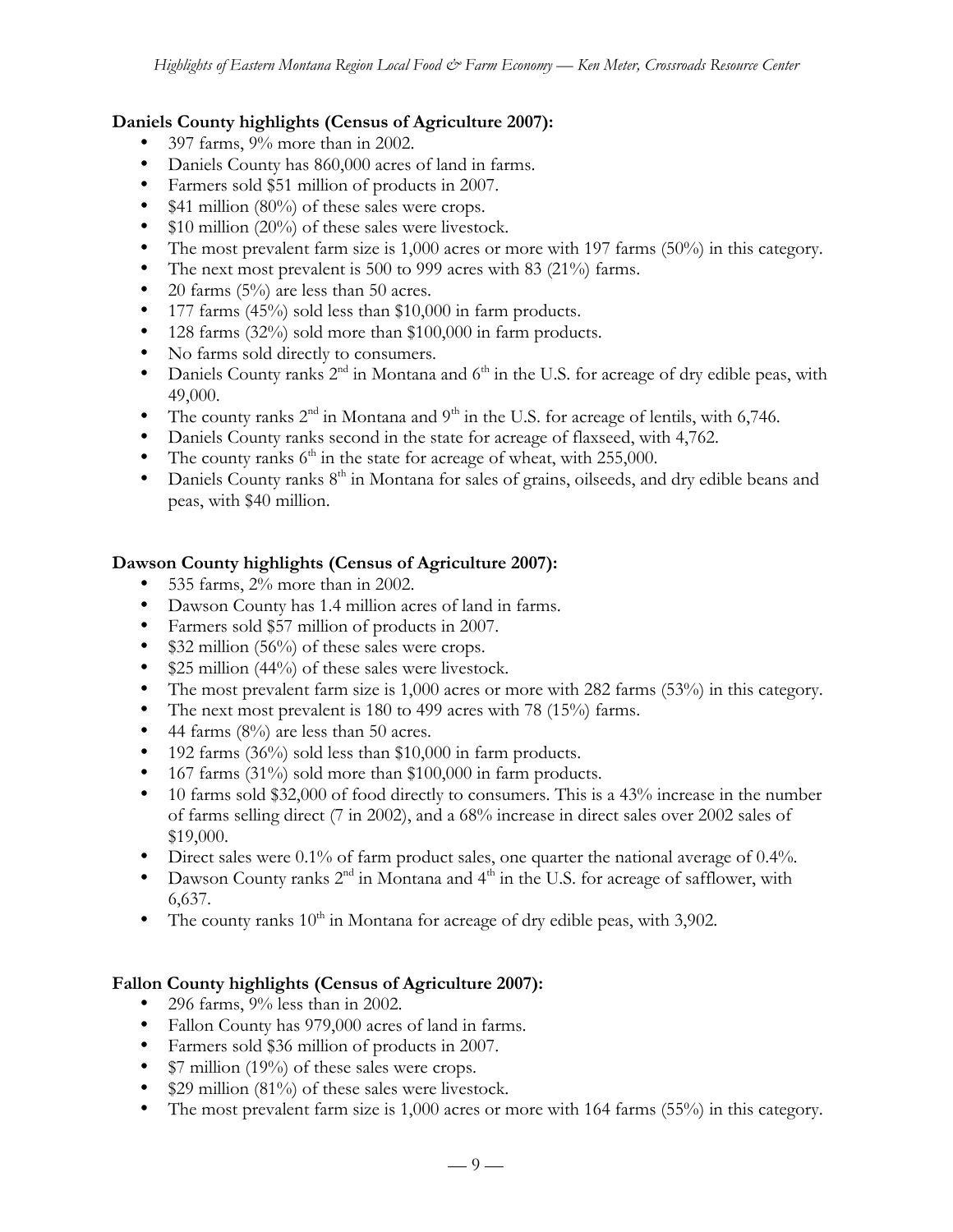- The next most prevalent is 180 to 499 acres with 43 (15%) farms.
- 29 farms (10%) are less than 50 acres.
- 106 farms (36%) sold less than \$10,000 in farm products.
- 99 farms (33%) sold more than \$100,000 in farm products.
- 9 farms sold \$20,000 of food directly to consumers. This is a slight decrease in the number of farms selling direct (10 in 2002), and a 100% increase in direct sales over 2002 sales of \$10,000.
- Direct sales were 0.1% of farm product sales, one quarter the national average of 0.4%.
- Fallon County ranks  $6<sup>th</sup>$  in Montana for acreage of forage, with 91,000.
- The county ranks  $7<sup>th</sup>$  in Montana for acreage of safflower, with 2,460.
- Fallon County ranks  $10<sup>th</sup>$  in the state for acreage of corn for grain, with 1,221.

#### **Garfield County highlights (Census of Agriculture 2007):**

- 288 farms, 7% more than in 2002.
- Garfield County has 2.4 million acres of land in farms.
- Farmers sold \$42 million of products in 2007.
- \$16 million (38%) of these sales were crops.
- \$26 million (62%) of these sales were livestock.
- The most prevalent farm size is 1,000 acres or more with 228 farms (79%) in this category.
- The next most prevalent is 180 to 499 acres with 26 (9%) farms.
- 10 farms (3%) are less than 50 acres.
- 70 farms (24%) sold less than \$10,000 in farm products.
- 129 farms (45%) sold more than \$100,000 in farm products.
- 9 farms sold \$127,000 of food directly to consumers. This is an 80% increase in the number of farms selling direct (5 in 2002), and a 243% increase in direct sales over 2002 sales of \$37,000.
- Direct sales were 0.3% of farm product sales, less than the national average of 0.4%.
- Garfield County ranks  $2<sup>nd</sup>$  in Montana for sales of sheep, goats, and their products, with \$1.5 million.
- The county ranks  $2<sup>nd</sup>$  in Montana for inventory of sheep and lambs, with 23,000.
- Garfield County ranks seventh in the state for inventory of bison, with 350.
- The county ranks  $8<sup>th</sup>$  in the state for acreage of oats, with 1,289.

#### **McCone County highlights (Census of Agriculture 2007):**

- 489 farms,  $1\%$  less than in 2002.
- McCone County has 1.5 million acres of land in farms.
- Farmers sold \$51.5 million of products in 2007.
- \$32.2 million (63%) of these sales were crops.
- \$19.3 million (37%) of these sales were livestock.
- The most prevalent farm size is 1,000 acres or more with 305 farms (62%) in this category.
- The next most prevalent is 180 to 499 acres with 76 (15%) farms.
- 12 farms  $(2\%)$  are less than 50 acres.
- 178 farms (36%) sold less than \$10,000 in farm products.
- 162 farms (33%) sold more than \$100,000 in farm products.
- 4 farms sold food directly to consumers. This is a 56% decrease in the number of farms selling direct (9 in 2002).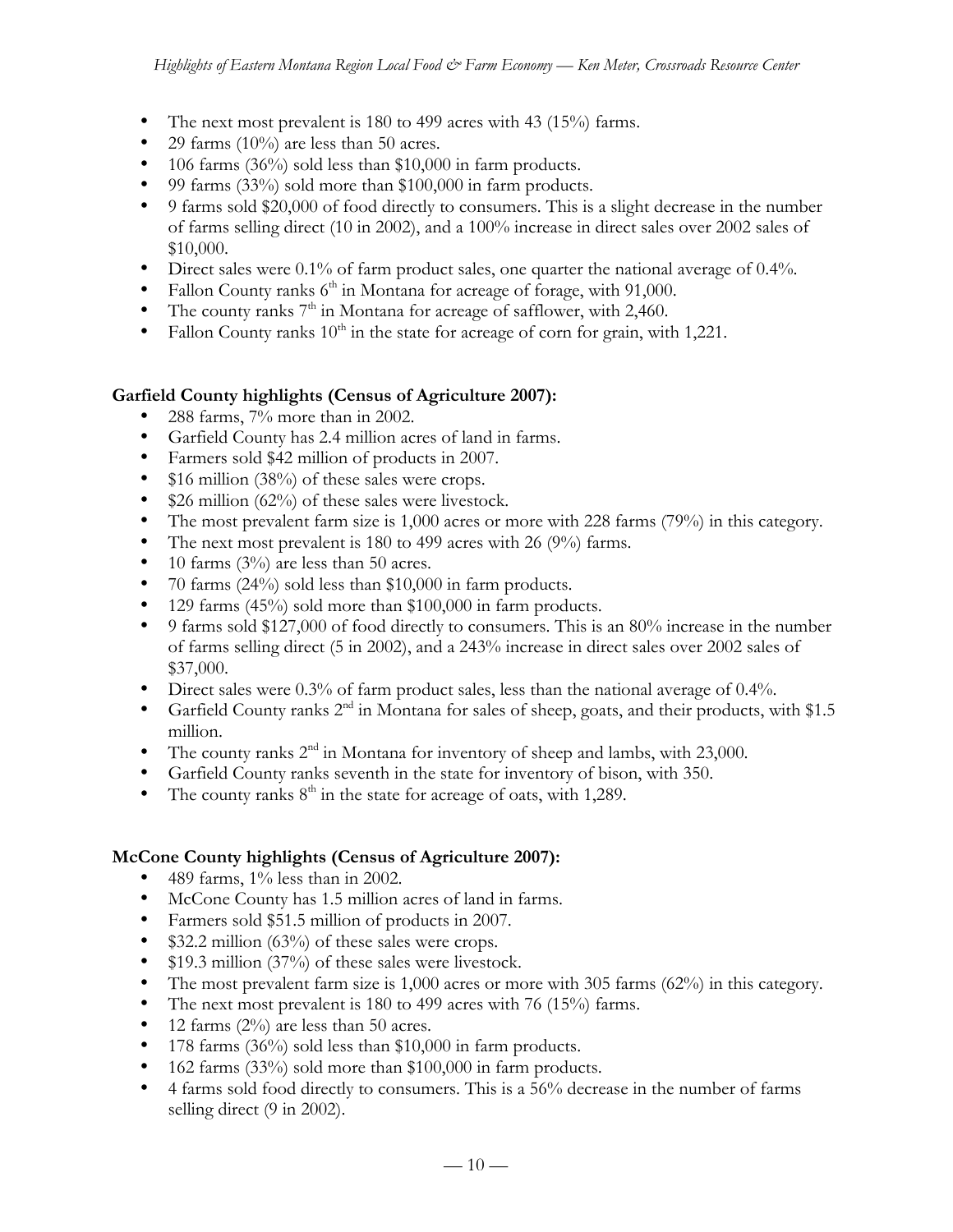- *The value of direct sales was suppressed by the USDA in an effort to protect confidentiality.*
- McCone county ranks  $5<sup>th</sup>$  in Montana for acreage of dry edible peas, with  $5,102$ .
- The county ranks  $6<sup>th</sup>$  in Montana for acreage of safflower, with 2,471.
- McCone County ranks ninth in the state for acreage of wheat, with 218,000.
- The county ranks  $10<sup>th</sup>$  in the state for inventory of broiler chickens, but *inventory figures were not released by the USDA in an effort to protect confidentiality.*

## **Powder River County highlights (Census of Agriculture 2007):**

- 319 farms, 6% more than in 2002.
- Powder River County has 1.6 million acres of land in farms.
- Farmers sold \$41 million of products in 2007.
- \$5.2 million (13%) of these sales were crops.
- \$35.8 million (87%) of these sales were livestock.
- The most prevalent farm size is 1,000 acres or more with 199 farms (62%) in this category.
- The next most prevalent is 180 to 499 acres with 43 (13%) farms.
- 24 farms  $(8\%)$  are less than 50 acres.
- 87 farms (27%) sold less than \$10,000 in farm products.
- 123 farms (39%) sold more than \$100,000 in farm products.
- 3 farms sold less than \$500 of food directly to consumers. There was no change in number of farms since 2002, and a decrease of over 90% in direct sales from 2002 sales of \$5,000.
- Powder River County ranks 3<sup>rd</sup> in Montana for inventory of sheep and lambs, with 15,000.
- The county ranks  $5<sup>th</sup>$  in Montana for acreage of forage, with 92,000.
- Powder River County ranks fifth in the state for acreage of field and grass seed crops, with 2,187.
- The county ranks  $6<sup>th</sup>$  in the state for sales of sheep, goats, and their products, with \$946,000.
- Powder River County ranks  $10<sup>th</sup>$  in Montana for inventory of cattle and calves, with 77,000.

# **Prairie County highlights (Census of Agriculture 2007):**

- 173 farms, 7% more than in 2002.
- Prairie County has 768,000 acres of land in farms.
- Farmers sold \$24 million of products in 2007.
- \$8 million (33%) of these sales were crops.
- \$16 million (67%) of these sales were livestock.
- The most prevalent farm size is 1,000 acres or more with 109 farms (63%) in this category.
- The next most prevalent is 180 to 499 acres with 25 (14%) farms.
- 11 farms  $(6\%)$  are less than 50 acres.
- 47 farms (27%) sold less than \$10,000 in farm products.
- 73 farms (42%) sold more than \$100,000 in farm products.
- 5 farms sold \$12,000 of food directly to consumers, up from 4 farms selling direct in 2002. *Note that data for 2002 direct sales were not released by the USDA in an effort to protect confidentiality.*
- Direct sales were 0.5% of farm product sales, one eighth the national average of 0.4%.
- Prairie County ranks  $7<sup>th</sup>$  in Montana for acreage of sugarbeets, with 1,705.
- The county ranks  $8<sup>th</sup>$  in Montana for acreage of corn for silage, with 1,691.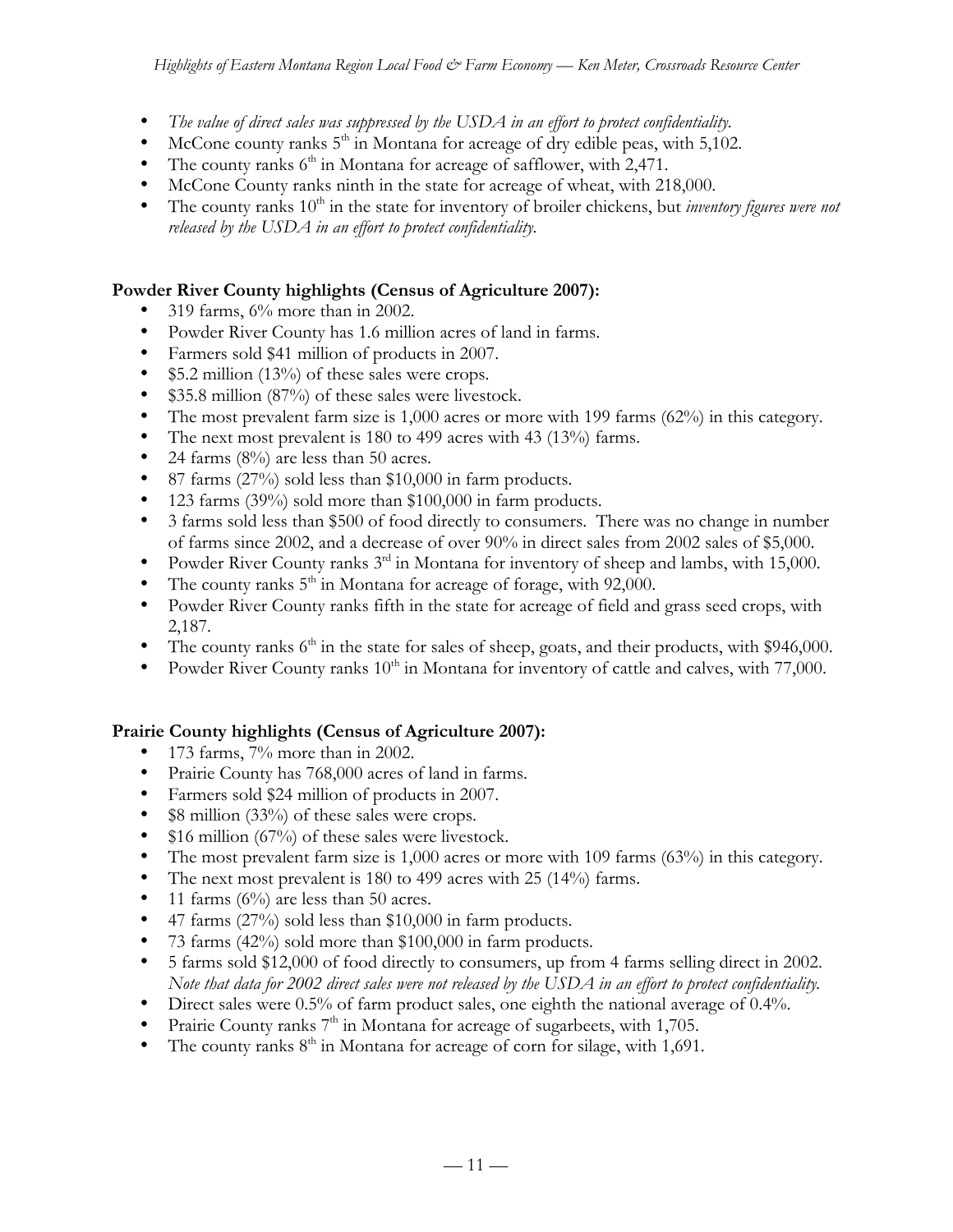### **Richland County highlights (Census of Agriculture 2007):**

- $548$  farms,  $7\%$  less than in 2002.
- Richland County has 1.3 million acres of land in farms.
- Farmers sold \$107 million of products in 2007.
- \$53 million (50%) of these sales were crops.
- \$54 million (50%) of these sales were livestock.
- The most prevalent farm size is 1,000 acres or more with 282 farms (51%) in this category.
- The next most prevalent is 180 to 499 acres with 89 (16%) farms.
- 59 farms (11%) are less than 50 acres.
- 218 farms (40%) sold less than \$10,000 in farm products.
- 180 farms (33%) sold more than \$100,000 in farm products.
- 8 farms sold \$11,000 of food directly to consumers. This is a 20% decrease in the number of farms selling direct (10 in 2002), and a 78% decrease in direct sales since 2002 sales of \$50,000.
- Direct sales were 0.01% of farm product sales, significantly less than the national average of  $0.4\%$ .
- Richland County ranks  $1<sup>st</sup>$  in Montana, and  $2<sup>nd</sup>$  in the U.S., for acreage of safflower, with 8,890.
- The county ranks 1<sup>st</sup> in Montana for sales of forage, but *sales figures were not released by the USDA in an effort to protect confidentiality.*
- Richland County ranks first in the state for acreage of sugarbeets, with 15,239.
- The county ranks  $3<sup>rd</sup>$  in the state for sales of agricultural products.
- Richland County ranks  $4<sup>th</sup>$  in Montana for crop sales.
- The county ranks fifth in Montana for livestock and poultry sales.
- Richland County ranks 5<sup>th</sup> in the state for sales of vegetables, but *sales figures were not released by the USDA in an effort to protect confidentiality.*
- The county ranks  $6<sup>th</sup>$  in the state for sales of cattle and calves, with \$52 million.
- Richland County ranks sixth in Montana for inventory of cattle and calves, with 83,000.
- The county ranks  $8<sup>th</sup>$  in the state for acreage of barley, with 25,000.

## **Roosevelt County highlights (Census of Agriculture 2007):**

- 728 farms, 7% more than in 2002.
- Roosevelt County has 1.5 million acres of land in farms.
- Farmers sold \$68 million of products in 2007.
- \$52 million (77%) of these sales were crops.
- \$16 million (23%) of these sales were livestock.
- The most prevalent farm size is 1,000 acres or more with 319 farms (44%) in this category.
- The next most prevalent is 180 to 499 acres with 151 (21%) farms.
- 34 farms  $(5\%)$  are less than 50 acres.
- 347 farms (48%) sold less than \$10,000 in farm products.
- 184 farms (25%) sold more than \$100,000 in farm products.
- 7 farms sold \$6,000 of food directly to consumers. There was no change in number of farms since 2002, and a 57% decrease in direct sales since 2002 sales of \$14,000.
- Direct sales were 0.01% of farm product sales, significantly less than the national average of  $0.4\%$ .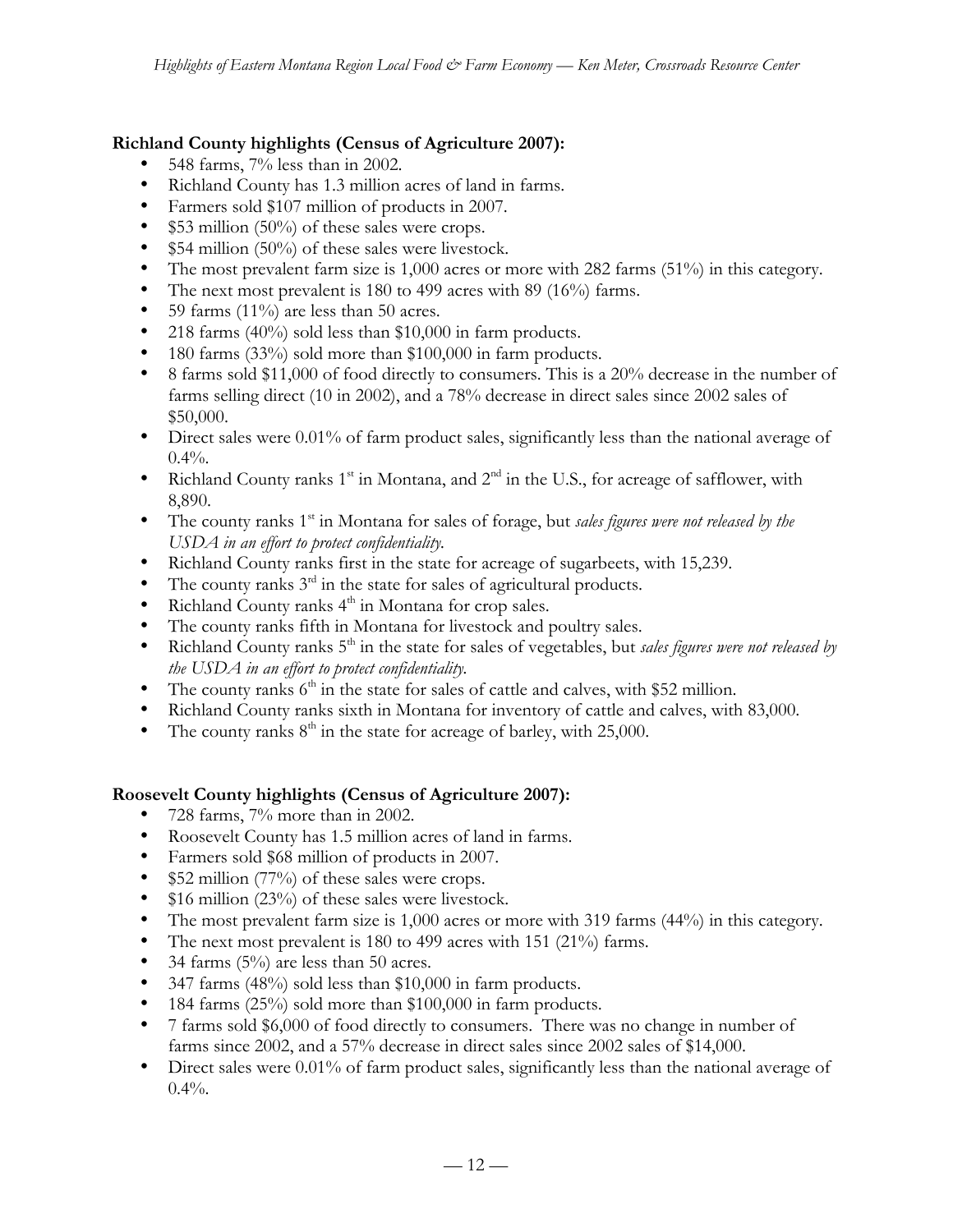- Roosevelt County ranks  $3^{rd}$  in Montana and  $8^{th}$  in the U.S. for acreage of safflower, with 5,875.
- The county ranks  $3^{rd}$  in Montana and  $9^{th}$  in the U.S. for acreage of wheat, with 319,000.
- Roosevelt County ranks fourth in the state for acreage of dry edible peas, with 24,000.
- $\bullet$  The county ranks  $4^{\text{th}}$  in the state for sales of grains, oilseeds, and dry beans and peas, with \$48 million.
- Roosevelt County ranks  $5<sup>th</sup>$  in Montana for crop sales.

### **Rosebud County highlights (Census of Agriculture 2007):**

- 478 farms, 16% more than in 2002.
- Rosebud County has 2.7 million acres of land in farms.
- Farmers sold \$56.8 million of products in 2007.
- \$13.8 million (24%) of these sales were crops.
- \$43 million (76%) of these sales were livestock.
- The most prevalent farm size is 1,000 acres or more with 205 farms (43%) in this category.
- The next most prevalent is 180 to 499 acres with 105 (22%) farms.
- 54 farms  $(11\%)$  are less than 50 acres.
- 220 farms (46%) sold less than \$10,000 in farm products.
- 109 farms (23%) sold more than \$100,000 in farm products.
- 9 farms sold \$96,000 of food directly to consumers, up from 7 farms selling direct in 2002, and a 638% increase in direct sales over 2002 sales of \$13,000.
- Direct sales were 0.2% of farm product sales, one half the national average of 0.4%.
- Rosebud County ranks  $2<sup>nd</sup>$  in Montana for acreage of corn for silage, with 5,253.
- The county ranks  $7<sup>th</sup>$  in Montana for sales of cattle and calves, with \$42 million.
- Rosebud County ranks eighth in the state for acreage for sugarbeets, with 1,494.
- The county ranks  $9<sup>th</sup>$  in the state for livestock and poultry sales.
- Rosebud County ranks  $9<sup>th</sup>$  in Montana for inventory of cattle and calves, with 79,000.

#### **Sheridan County highlights (Census of Agriculture 2007):**

- 602 farms,  $4\%$  less than in 2002.
- Sheridan County has 1.1 million acres of land in farms.
- Farmers sold \$91 million of products in 2007.
- \$79 million (87%) of these sales were crops.
- \$12 million (13%) of these sales were livestock.
- The most prevalent farm size is 1,000 acres or more with 296 farms (49%) in this category.
- The next most prevalent is 180 to 499 acres with 123 (20%) farms.
- 16 farms  $(3\%)$  are less than 50 acres.
- 263 farms (44%) sold less than \$10,000 in farm products.
- 209 farms (35%) sold more than \$100,000 in farm products.
- 8 farms sold \$33,000 of food directly to consumers, up from 7 farms selling direct in 2002, and a 65% increase in direct sales over 2002 sales of \$20,000.
- Direct sales were 0.04% of farm product sales, one tenth the national average of 0.4%.
- Sheridan County ranks  $1<sup>st</sup>$  in Montana and  $1<sup>st</sup>$  in the U.S. for acreage of lentils, with 58,000.
- The county ranks  $1<sup>st</sup>$  in Montana and  $5<sup>th</sup>$  in the U.S. for acreage of dry edible peas, with 50,000.
- Sheridan County ranks second in the state for crop sales.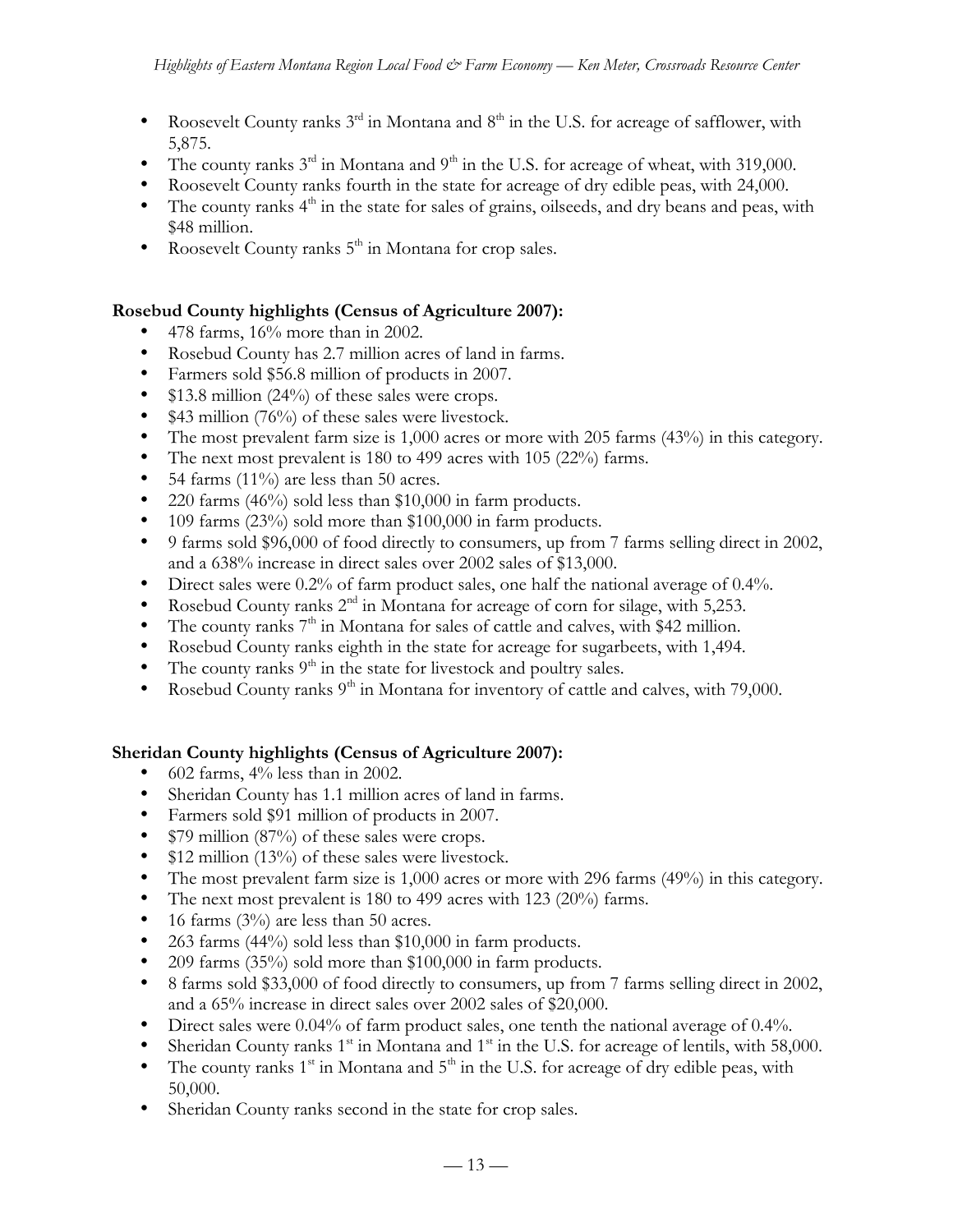- The county ranks  $2<sup>nd</sup>$  in the state for sales of grains, oilseeds, and dry edible beans and peas, with \$77 million.
- Sheridan County ranks  $4<sup>th</sup>$  in the Montana for acreage of wheat, with 313,000.
- The county ranks eighth in Montana for sales of agricultural products.
- Sheridan County ranks 10<sup>th</sup> in the state for sales of vegetables, but *sales figures were not released by the USDA in an effort to protect confidentiality.*

### **Treasure County highlights (Census of Agriculture 2007):**

- 101 farms, 12% less than in 2002.
- Treasure County has 462,000 acres of land in farms.
- Farmers sold \$30.4 million of products in 2007.
- \$11.4 million (38%) of these sales were crops.
- \$19 million (62%) of these sales were livestock.
- The most prevalent farm size is 1,000 acres or more with 48 farms (48%) in this category.
- The next most prevalent is 500 to 999 acres with 19 (19%) farms.
- 9 farms  $(9\%)$  are less than 50 acres.
- 34 farms (34%) sold less than \$10,000 in farm products.
- 42 farms (42%) sold more than \$100,000 in farm products.
- 2 farms sold food directly to consumers, down from 3 farms selling direct in 2002.
- *The value of direct sales was suppressed by the USDA in an effort to protect confidentiality.*
- Treasure County ranks 4<sup>th</sup> in Montana for acreage of sugarbeets, with 4,008.
- The county ranks  $6<sup>th</sup>$  in Montana for acreage of corn for silage, with 2,510.
- Treasure County ranks ninth in the state for sales of forage, but *sales figures were not released by the USDA in an effort to protect confidentiality.*

#### **Valley County highlights (Census of Agriculture 2007):**

- 770 farms, 4% more than in 2002.
- Valley County has 2.1 million acres of land in farms.
- Farmers sold \$80.4 million of products in 2007.
- \$44.8 million (56%) of these sales were crops.
- \$35.6 million (44%) of these sales were livestock.
- The most prevalent farm size is 1,000 acres or more with 348 farms (45%) in this category.
- The next most prevalent is 180 to 499 acres with 164 (21%) farms.
- 44 farms  $(6\%)$  are less than 50 acres.
- 344 farms (45%) sold less than \$10,000 in farm products.
- 203 farms (26%) sold more than \$100,000 in farm products.
- 11 farms sold \$40,000 of food directly to consumers. There was no change in number of farms since 2002, and a 5% decrease in direct sales over 2002 sales of \$42,000.
- Direct sales were 0.05% of farm product sales, one eighth the national average of 0.4%.
- Valley County ranks 1<sup>st</sup> in Montana for acreage of flaxseed, with 11,000.
- The county ranks 1<sup>st</sup> in Montana for aquaculture sales, but *sales figures were not released by the USDA in an effort to protect confidentiality.*
- Valley County ranks third in the state and  $7<sup>th</sup>$  in the U.S. for acreage of dry edible peas, with 43,000.
- The county ranks 3<sup>rd</sup> in the state for inventory of mink, but *inventory figures were not released by the USDA in an effort to protect confidentiality.*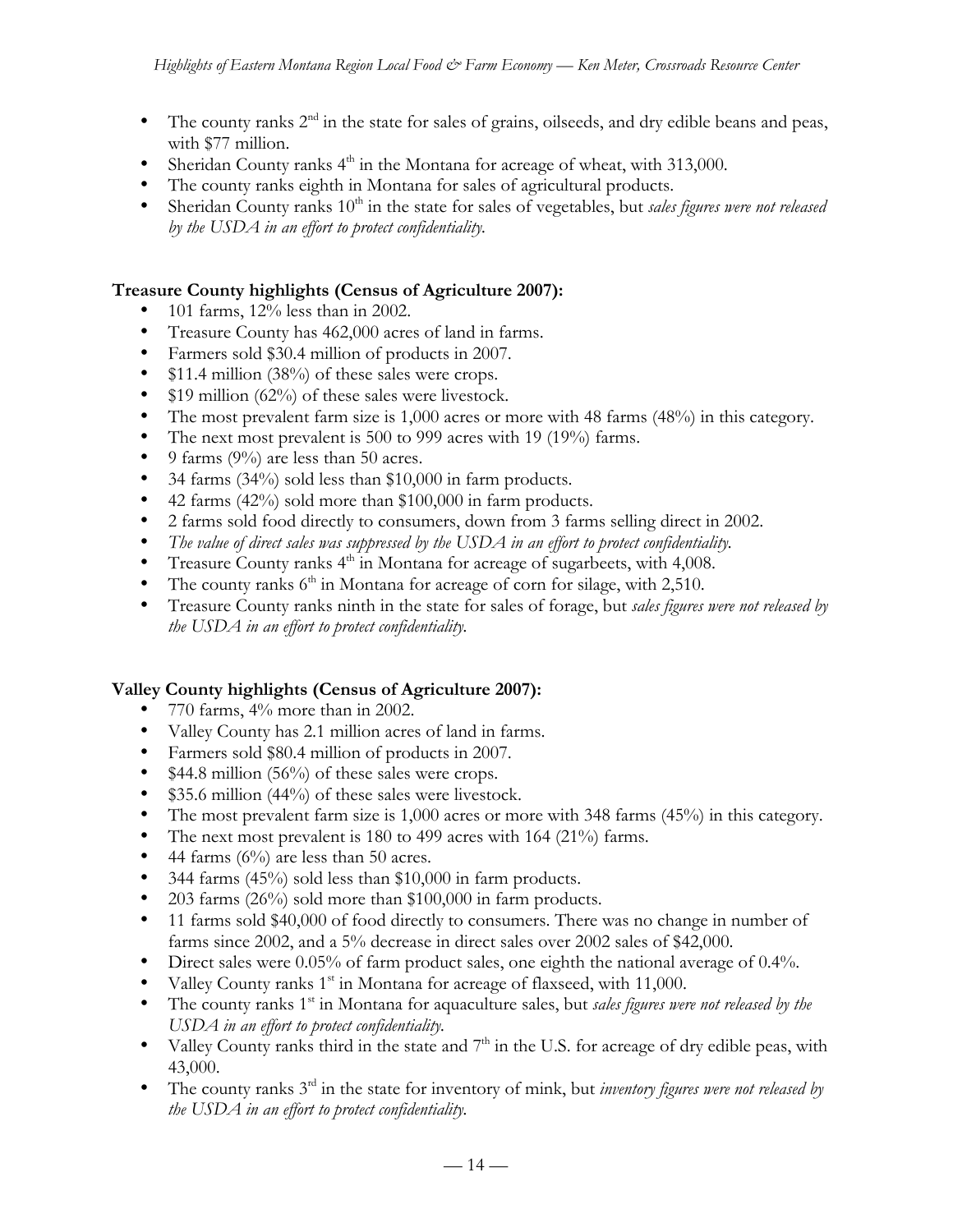- Valley County ranks  $5<sup>th</sup>$  in Montana for acreage of wheat, with 291,000.
- The county ranks seventh in Montana for sales of grains, oilseeds, and dry beans and peas, with \$41 million.
- Valley County ranks  $9<sup>th</sup>$  in the state for crop sales.

#### **Wibaux County highlights (Census of Agriculture 2007):**

- 208 farms, 3% less than in 2002.
- Wibaux County has 493,000 acres of land in farms.
- Farmers sold \$18.6 million of products in 2007.
- \$9.8 million (53%) of these sales were crops.
- \$8.8 million (47%) of these sales were livestock.
- The most prevalent farm size is 1,000 acres or more with 94 farms (45%) in this category.
- The next most prevalent is 180 to 599 acres with 54 (26%) farms.
- 11 farms  $(5\%)$  are less than 50 acres.
- 80 farms (38%) sold less than \$10,000 in farm products.
- 53 farms (25%) sold more than \$100,000 in farm products.
- 3 farms sold \$16,000 of food directly to consumers. This is a 50% increase in the number of farms selling direct (2 in 2002). *Note that data for 2002 direct sales were not released by the USDA in an effort to protect confidentiality.*
- Direct sales were 0.1% of farm product sales, one fourth the national average of 0.4%.
- Wibaux County ranks  $4<sup>th</sup>$  in Montana for acreage of safflower, with 4,232.
- The county ranks  $4<sup>th</sup>$  in Montana for acreage of corn for grain, with 2,787.
- Wibaux County ranks eighth in the state for acreage of dry edible peas, with 4,240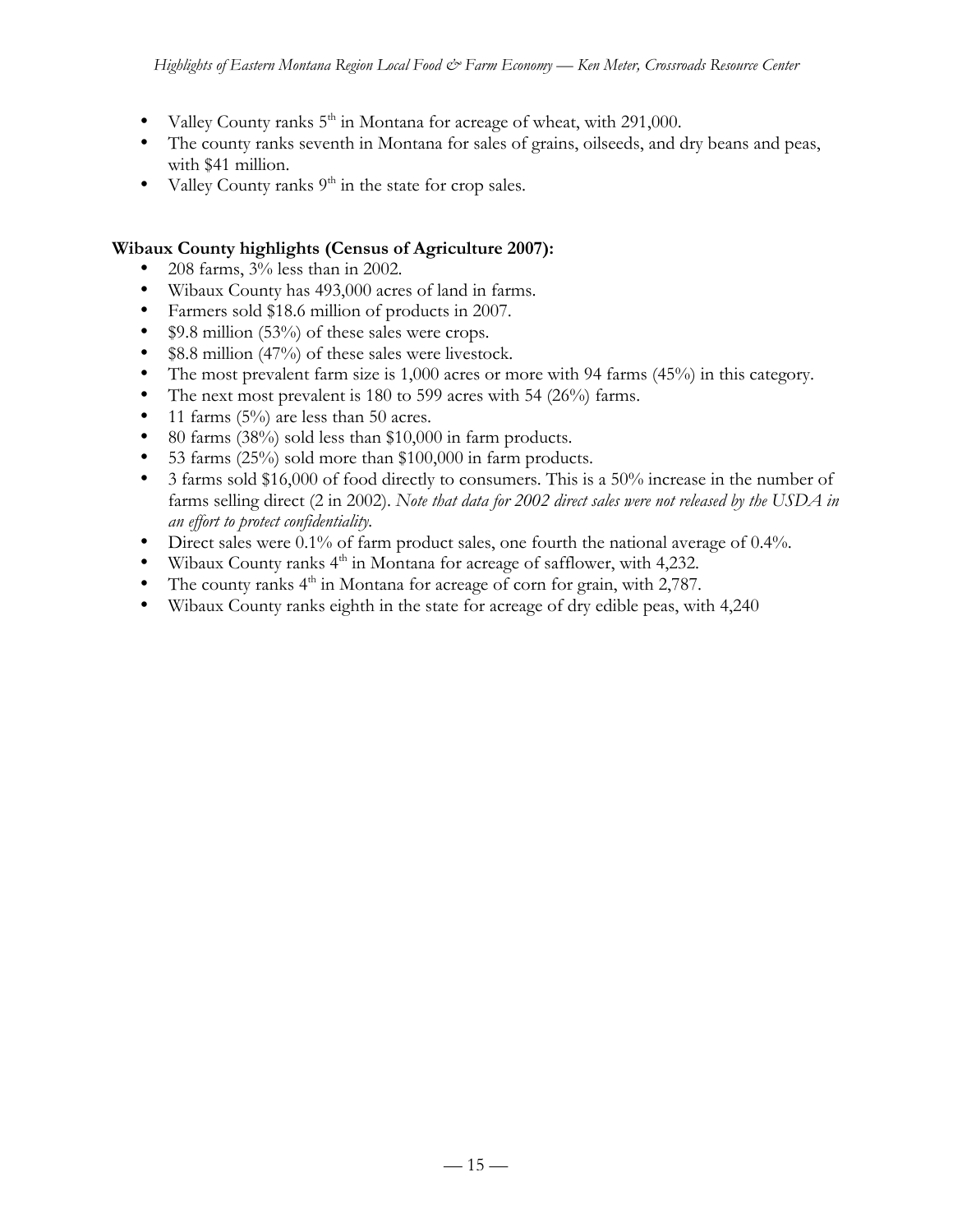## **State of Montana highlights**

### **Montana highlights from the Census of Agriculture (2007):**

- 29,524 farms, 6% more than in 2002.
- Montana has 61 million acres of land in farms.
- Farmers sold \$2.8 billion of products in 2007.
- \$1.3 billion (46%) of these sales were crops.
- \$1.5 billion (54%) of these sales was livestock.
- The most prevalent farm size is 1,000 acres or more with 9,791 farms (33%) in this category.
- The next most prevalent is 10 to 49 acres with 5,462 (19%) farms.
- 7,379 farms (25%) are less than 50 acres.
- 15,695 farms  $(53\%)$  sold less than \$10,000 in farm products.
- 6,380 farms (22%) sold more than \$100,000 in farm products.
- 1,287 farms sold \$6.3 million of food directly to consumers. This is an 11% increase in the number of farms selling direct (1,164 in 2002), and a 40% increase in direct sales over 2002 sales of \$4.5 million.
- Montana ranks  $2<sup>nd</sup>$  in the U.S. for acreage of barley, with 719,000.
- The state ranks  $2<sup>nd</sup>$  in the country for acreage of dry edible peas, with 222,000.
- Montana ranks second in the U.S. for acreage of lentils, with 88,000.
- Montana ranks  $3<sup>rd</sup>$  in the U.S. for acreage of wheat, with 5.1 million.
- The state ranks  $5<sup>th</sup>$  in the country for acreage of forage, with 2.8 million.
- The state ranks seventh in the U.S. for inventory of sheep and lambs, with 272,000.
- Direct sales were 0.2% of farm product sales, one half the national average of 0.4%.
- If direct food sales made up a single commodity, the value of these sales would outrank the state's  $17<sup>th</sup>$ -most important product, safflower seeds.
- Statewide sales in vegetables totaled \$39 million.
- 229 farms farm organically, with a total of 58,868 acres of harvested cropland, and 75,807 acres of pastureland.
- 37,260 acres on 106 farms are undergoing organic conversion.
- 207 farms in Montana sold \$8.8 million of organic food products, including \$6.9 million of crops (this may include ornamental and greenhouse crops), \$847,000 of livestock and poultry, and \$1.1 million of products from livestock and poultry (such as milk or eggs).
- 148 farms market through community supported agriculture (CSA).
- 1,224 farms produce value-added products.
- 7,115 farms use conservation methods such as no-till, limited tilling, filtering field runoff to remove chemicals, fencing animals to prevent them from entering streams, etc.
- 7,707 farms practice rotational management of intensive grazing.
- 514 farms generate energy or electricity on the farms.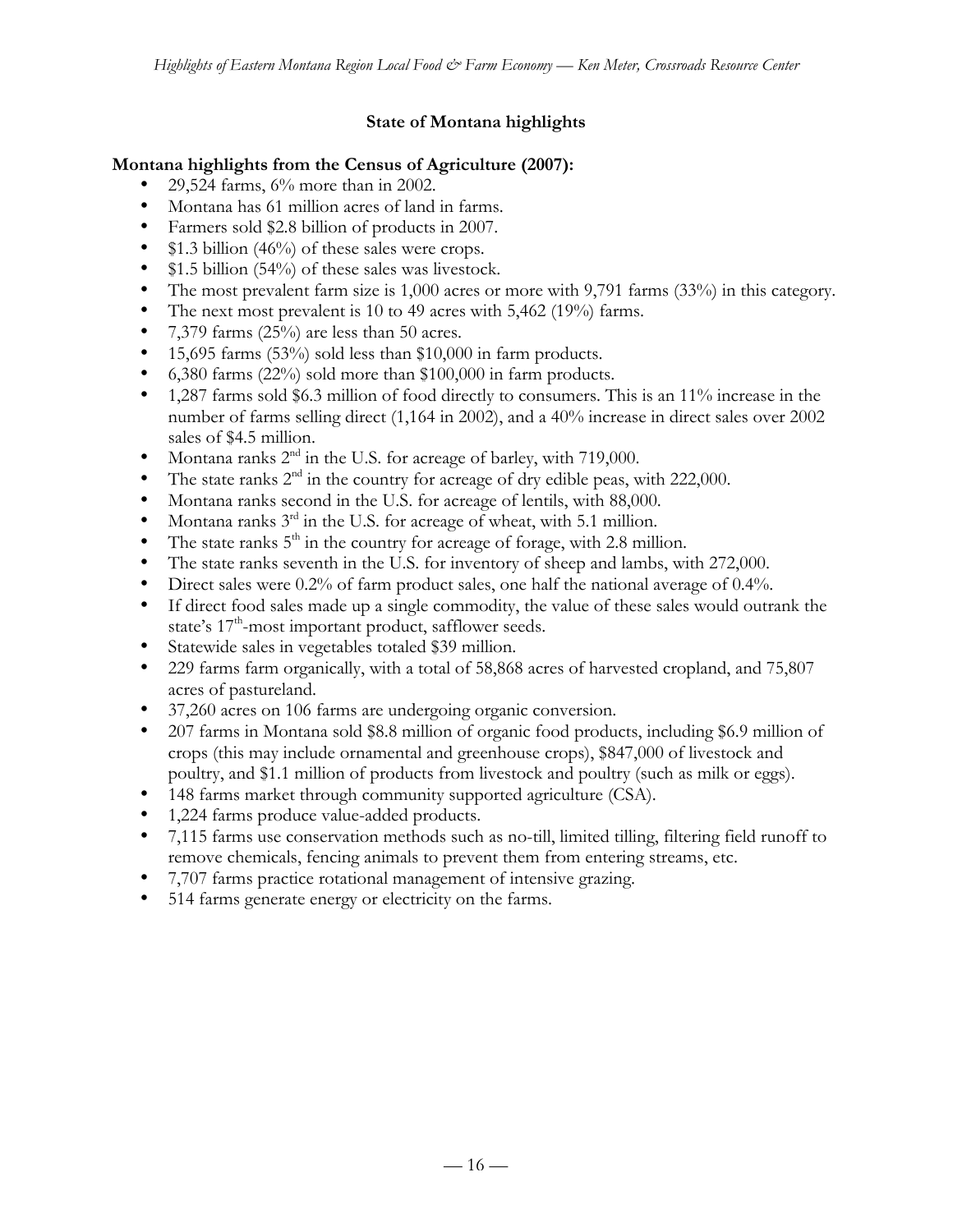## **Montana's top 25 farm products in 2009 (Economic Research Service)**

*See chart on next page*

|                |                    | \$ millions |
|----------------|--------------------|-------------|
| 1              | Wheat              | 949.9       |
| 2              | Cattle and calves  | 896.1       |
| 3              | Barley             | 189.8       |
| $\overline{4}$ | Hay                | 116.4       |
| 5              | Sugar beets        | 50.9        |
| 6              | Lentils            | 42.9        |
| 7              | Dairy products     | 42.8        |
| 8              | Hogs               | 36.5        |
| 9              | Potatoes           | 34.4        |
| 10             | Greenhouse/nursery | 30.2        |
| 11             | Dry peas           | 27.1        |
| 12             | Sheep and lambs    | 18.7        |
| 13             | Corn               | 15.4        |
| 14             | Honey              | 14.8        |
| 15             | Chicken eggs       | 6.9         |
| 16             | Dry beans          | 6.8         |
| 17             | Safflower          | 5.3         |
| 18             | Oats               | 3.5         |
| 19             | Wool               | 2.4         |
| 20             | Cherries           | 1.6         |
| 21             | Flaxseed           | 1.3         |

*Note: aquaculture, turkeys, and mushrooms were also listed among Montana's top 25 products, in that order, but sales figures for these products were not released by ERS. Sales for these products combined appear to total about 3% of the state's farm product sales of \$2.6 billion in 2009.*

Note also that at \$6 million, direct sales from farmers to consumers amount to more than the value of the  $17<sup>th</sup>$  ranking product, safflower seeds.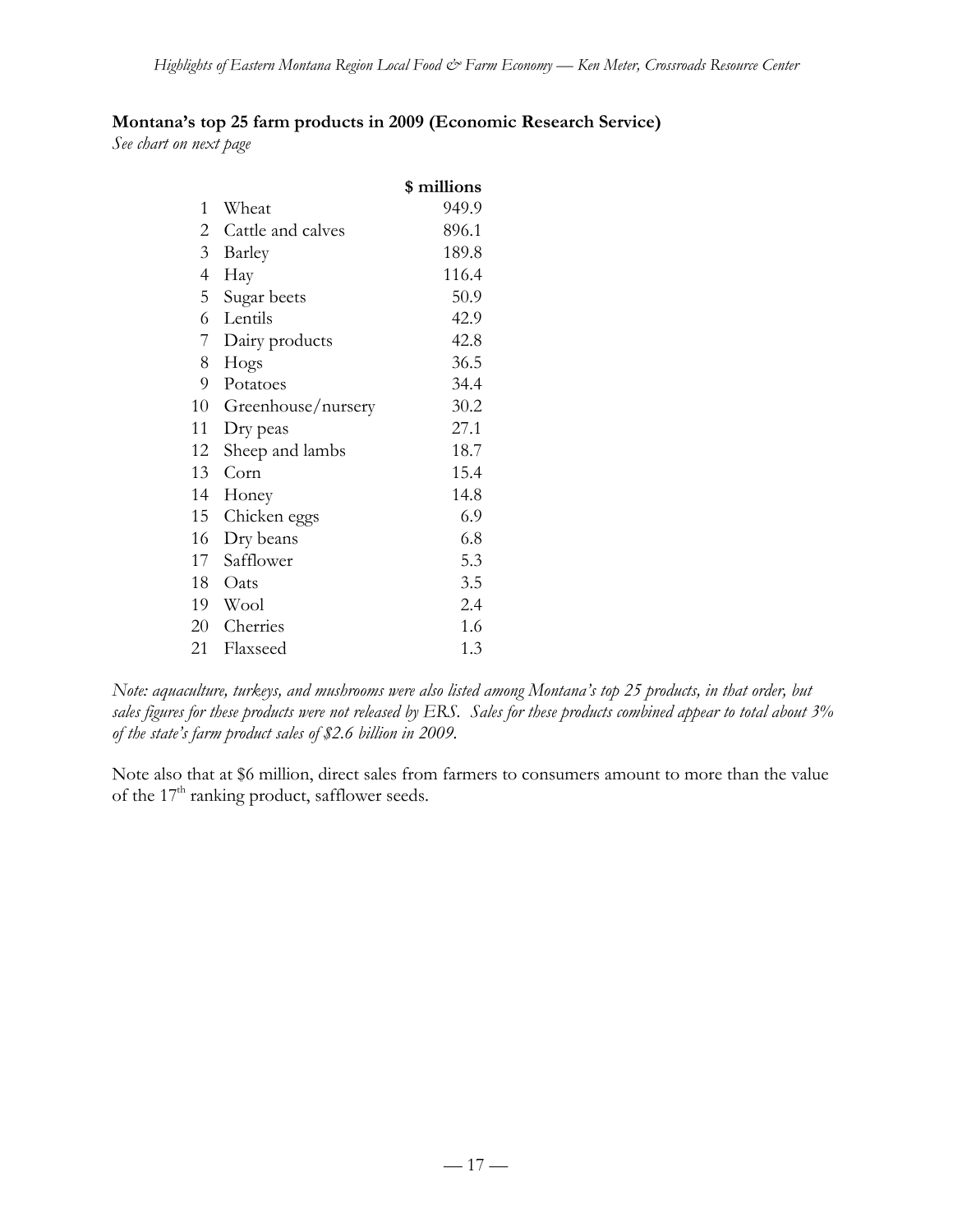**Montana's top 25 farm products in 2009 (Economic Research Service)**

*See table on previous page*



**Top farm products sold by Montana farms, 2009**

*Source: USDA Economic Research Service*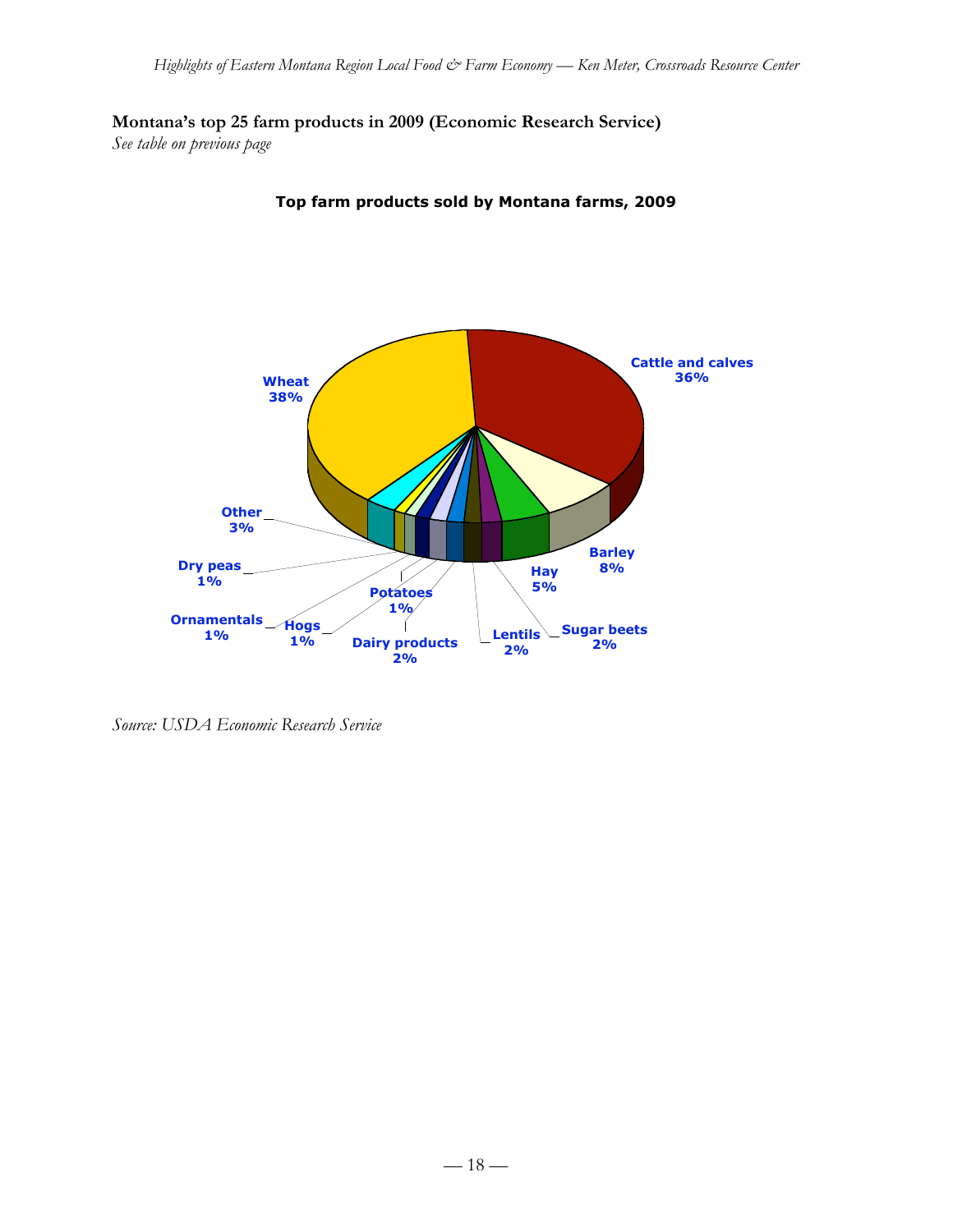## **Balance of Cash Receipts and Production Costs (BEA):**

Eastern Montana ranchers and farmers sell \$757 million of food commodities per year (a thirty-oneyear average for 1979-2009), spending \$947 million to raise them, for an average loss of \$90 million each year. These figures do not include federal subsidies (see below). *Note that these sales figures compiled by the BEA may differ from cash receipts recorded by the USDA Census of Agriculture (above).*

Since 1979, farm producers have spent \$2.8 billion more producing crops and livestock than they earned by selling these products. This amounts to a loss of 12% of farm product sales. Total cash flow for farmers in the region has been negative for all but five years since 1979. Moreover, 32% of the region's farms and ranches reported net losses in 2007 (Ag Census). Eastern Montana farmers and ranchers earned \$270 million less by selling commodities in 2009 than they earned in 1969 (in 2009 dollars).

Farmers and ranchers earn \$37 million per year of farm-related income — primarily custom work, and rental income (thirty-one-year average for 1979-2009). Federal farm support payments average \$144 million per year for all farms in the region combined (for the years 1979-2009). Overall, this means farm families rely heavily on off-farm jobs to make ends meet, and to obtain health care benefits.

## **The region's consumers:**

Eastern Montana consumers spend \$189 million buying food each year, including \$110 million for home use. Most of this food (an estimated \$170 million) is produced outside the region. Only \$532,000 of food products (0.1% of farm cash receipts, and 0.3% of the region's consumer market) are sold by farmers directly to consumers.

Estimated change in net assets for all region households combined was a loss of \$372 million in 2009 alone (BLS). This places further pressure on residents trying to pay for food.

# **Farm and food economy summary:**

Farmers lose \$90 million each year producing food commodities, and spend \$415 million buying inputs from external suppliers, for a total loss of \$505 million to the region. Federal subsidies (see above) do not fully compensate for these losses, and moreover, only are given to farmers who grow select crops, such as wheat and barley.

Meanwhile, consumers spend an estimated \$170 million buying food from outside the region. Adding losses from the farm economy to these consumer dollars that flow away from the region, total loss to the region is \$675 million of potential wealth *each year*. This loss amounts to about 90% of the value of all commodities farmers sell in the region.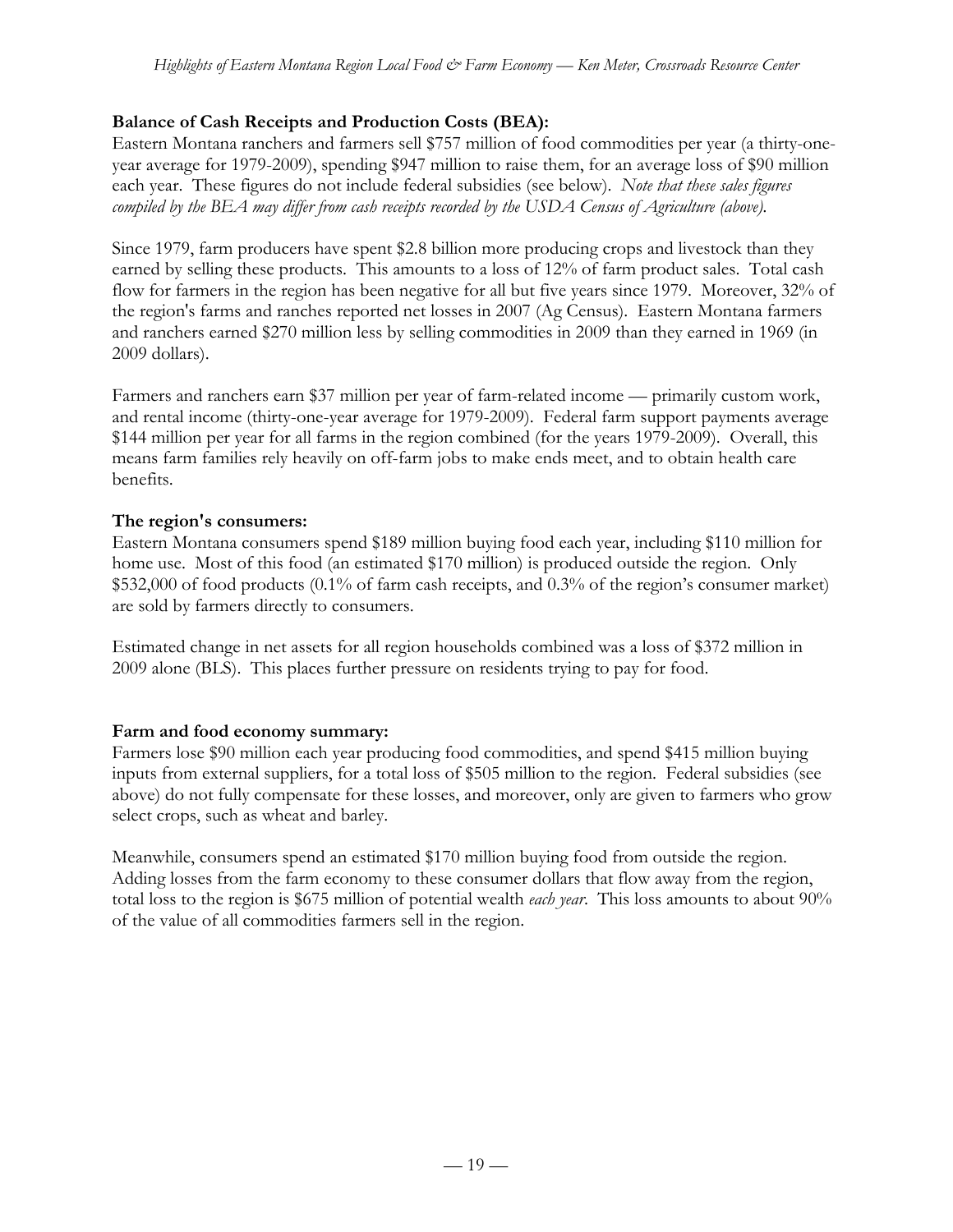#### **Consumer Markets for Food**

#### **Eastern Montana Region — markets for food eaten at home (2009):**

*Source: Bureau of Labor Statistics*

Eastern Montana residents purchase \$189 million of food each year; \$110 million to eat at home. Home purchases break down in the following way:

|                                     | millions |
|-------------------------------------|----------|
| Meats, poultry, fish, and eggs      | 24       |
| Fruits & vegetables                 | 20       |
| Cereals and bakery products         | 14       |
| Dairy products                      | 12       |
| "Other," incl. sweets, fats, & oils | 40       |

If Eastern Montana consumers purchased only 15% of the food they need for home use directly from farmers in the region, this would produce \$17 million of new farm income in the region.

#### **Billings — markets for food eaten at home (2009):**

#### *Source: Bureau of Labor Statistics*

Billings residents purchase \$410 million of food each year; \$239 million to eat at home. Home purchases break down in the following way:

|                                     | millions |
|-------------------------------------|----------|
| Meats, poultry, fish, and eggs      | 52       |
| Fruits & vegetables                 | 44       |
| Cereals and bakery products         | 31       |
| Dairy products                      | 26       |
| "Other," incl. sweets, fats, & oils | 87       |

#### **State of Montana — markets for food eaten at home (2009):**

*Source: Bureau of Labor Statistics*

Montanans purchase \$2.6 billion of food per year, \$1.5 billion of this to eat at home. Home purchases break down in the following way:

|                                     | millions |
|-------------------------------------|----------|
| Meats, poultry, fish, and eggs      | \$328    |
| Fruits & vegetables                 | 278      |
| Cereals and bakery products         | 194      |
| Dairy products                      | 162      |
| "Other," incl. sweets, fats, & oils | 548      |